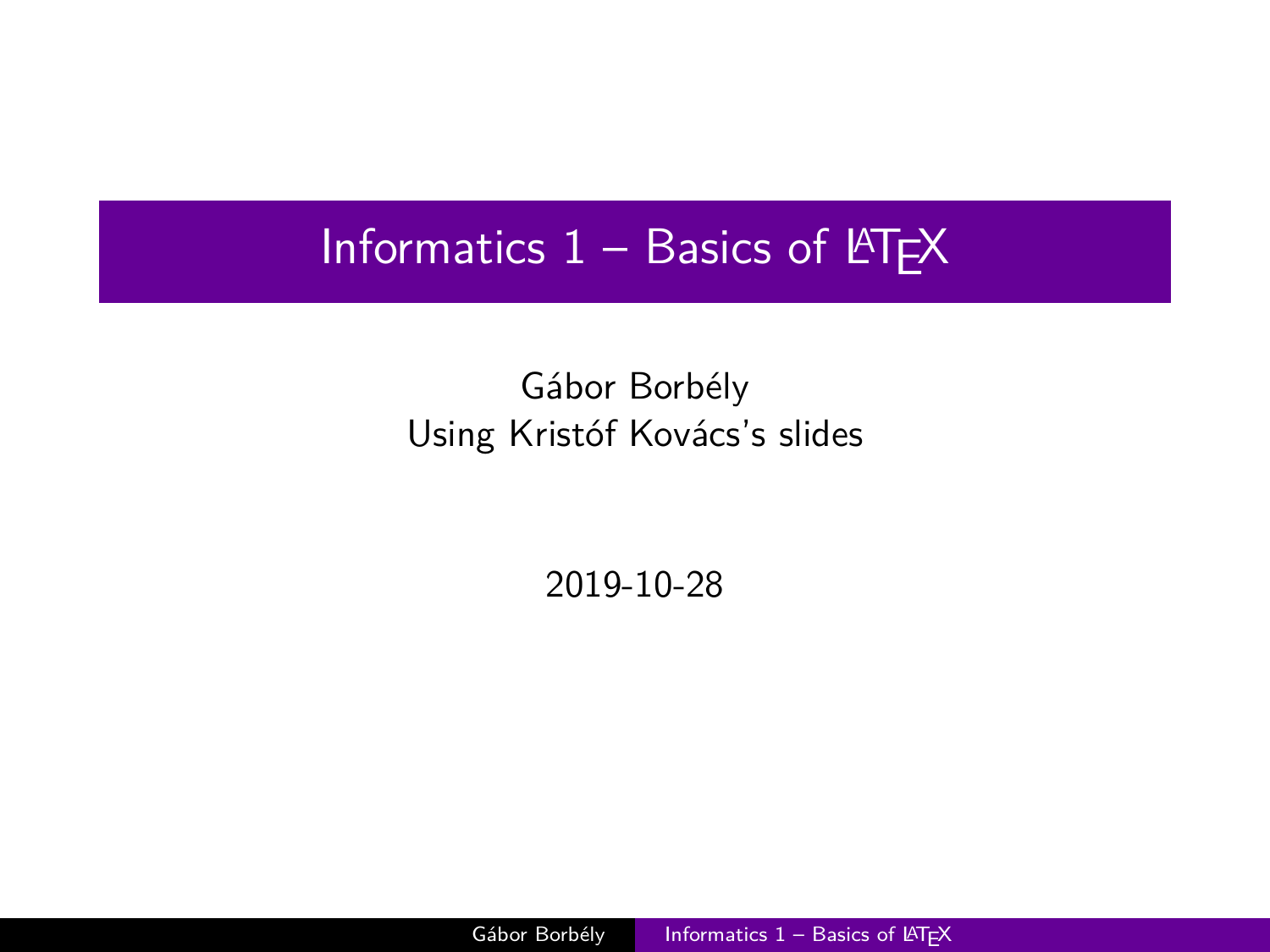

- **TEX:** typesetting system, free software
- **Created by**: 1977 1978: Donald E. Knuth, the author of The Art of Computer Programming. In 1989 it was declared feature complete: this is  $TrX3$ , since then, only bug fixes were published, the current version number is 3.1415926
- **Accessories**: macro language, font descriptor METAFONT language (ver. 2.718281), Computer Modern typefaces.
- **Etymology**: From the greek Techne (τεχνη) plus text.
- **Mark**: T<sub>F</sub>X, in text TeX.
- **Macro packages: LATEX**(Leslie Lamport standard in publishing a "formula rich" article), ConT<sub>F</sub>Xt (Hans Hagen),  $Lua$ T<sub>F</sub>X,  $X$ <sub>T</sub> $T$ <sub>F</sub>X,  $\ldots$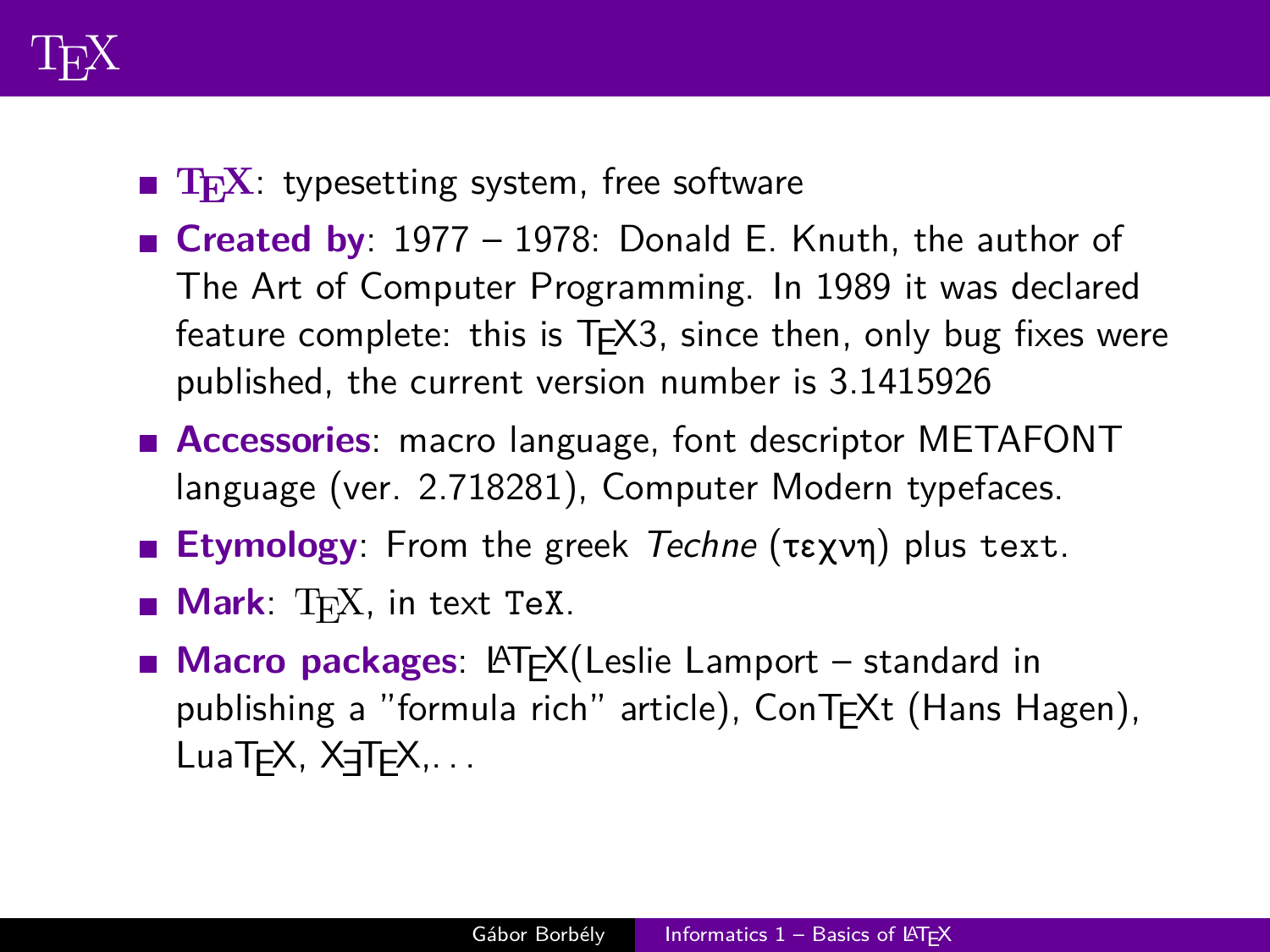

- **LATEX** 2.09: first public version, 1985, Leslie Lamport (after his retirement the  $IATFX3$  group was established)
- **LATEX**  $2\varepsilon$ : 1994 (beta version of LATEX3).
- **EHEX** pronunciation: la-tech
- **Mark**: LAT<sub>E</sub>X, LAT<sub>E</sub>X  $2<sub>\epsilon</sub>$ , in text LaTeX, LaTeX2e.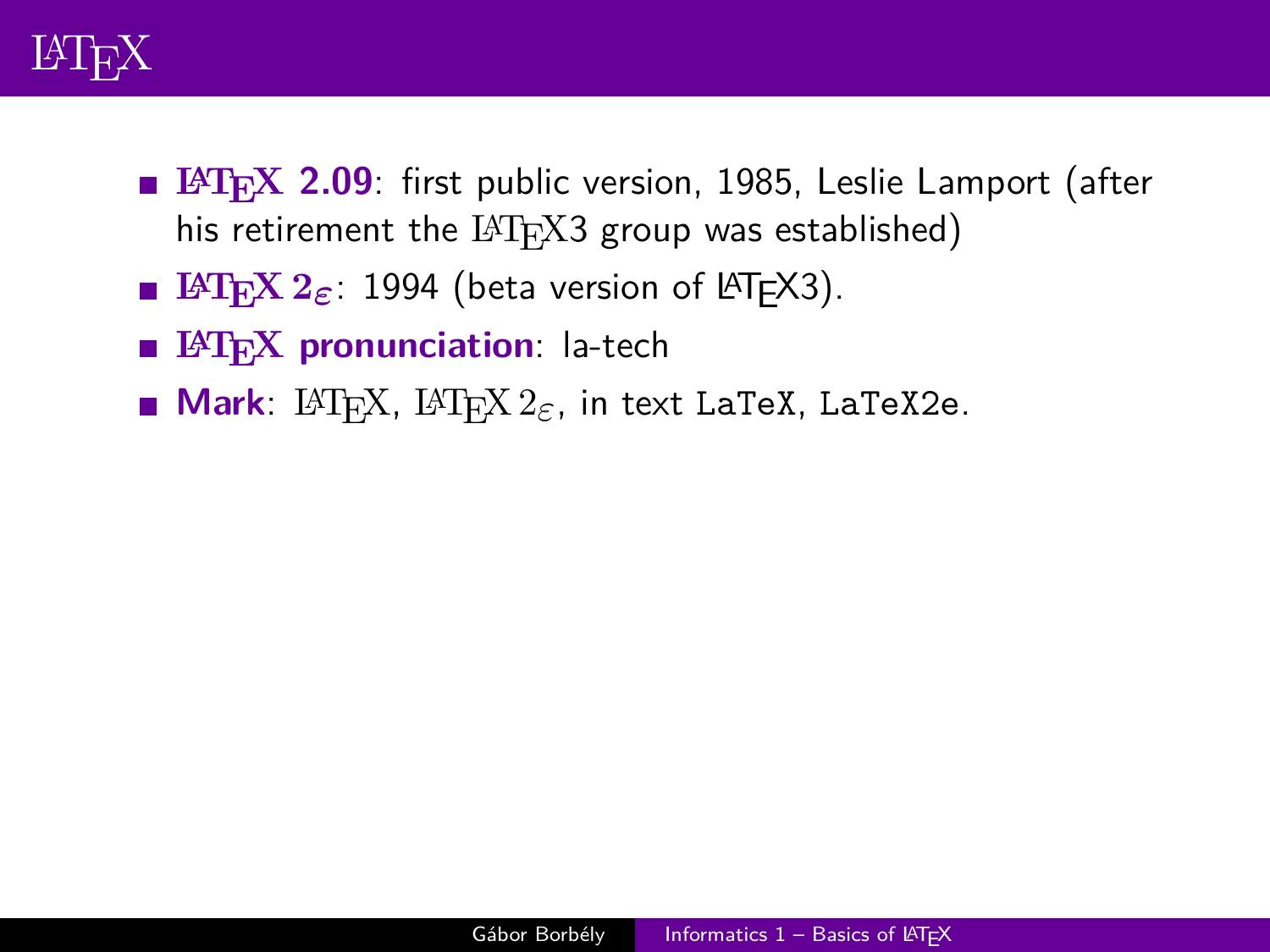# Advantages of  $BTRX$

In more details check out: <http://www.nitens.org/taraborelli/latex>

- print quality output;
- easy to learn, can be generated by a program; any text editor will do;
- the language describes the document's **logical structure** (minimal visual editing), but the visual structure can be influenced as well;
- **bibliography-, table of contents, list of figures.**  $\ldots$ ;
- $\blacksquare$  mathematical formulas in the highest possible quality;
- **If** lots of useful packages;
- open source;
- $\blacksquare$  runs on every operating system;
- supports a lot of languages, multi-language documents are supported as well.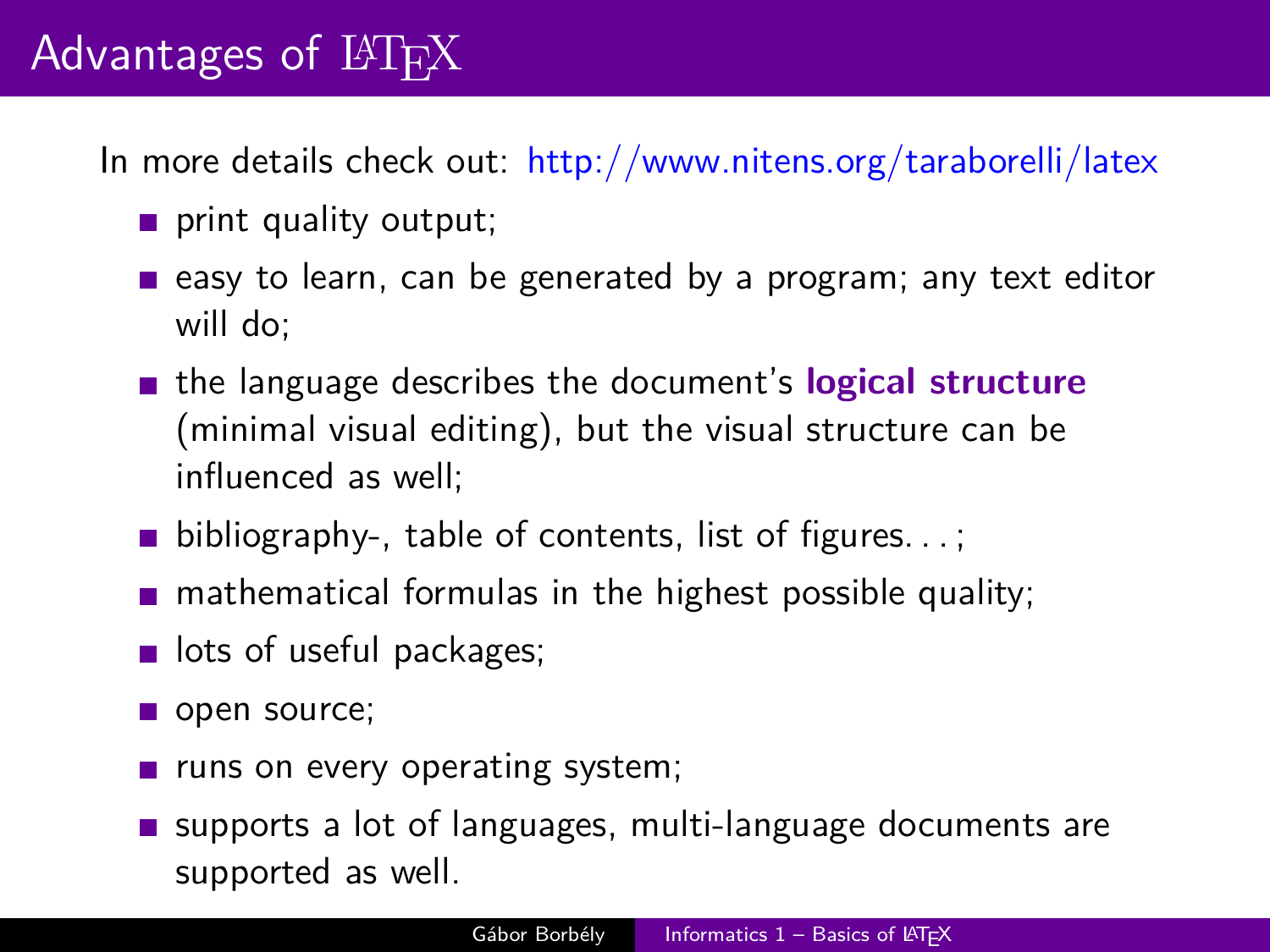# Disadvantages of  $\text{LTr}X$  (T<sub>EX</sub>)

- $\blacksquare$  in certain tasks can be more inconvenient than usual WYSIWYG\* systems;
- **n** controlling the looks of a document requires some serious study of the inner workings of  $\angle A$ T<sub>F</sub>X and T<sub>F</sub>X
- **trying to understand the error messages can be confusing;**

\* **WYSIWYG**: What You See Is What You Get (e.g. WORD) WYSIWYM: What You See Is What You Mean (e.g. LyX, Scientific Word) WYSIAYG: What You See Is All You Get (e.g. WORD???)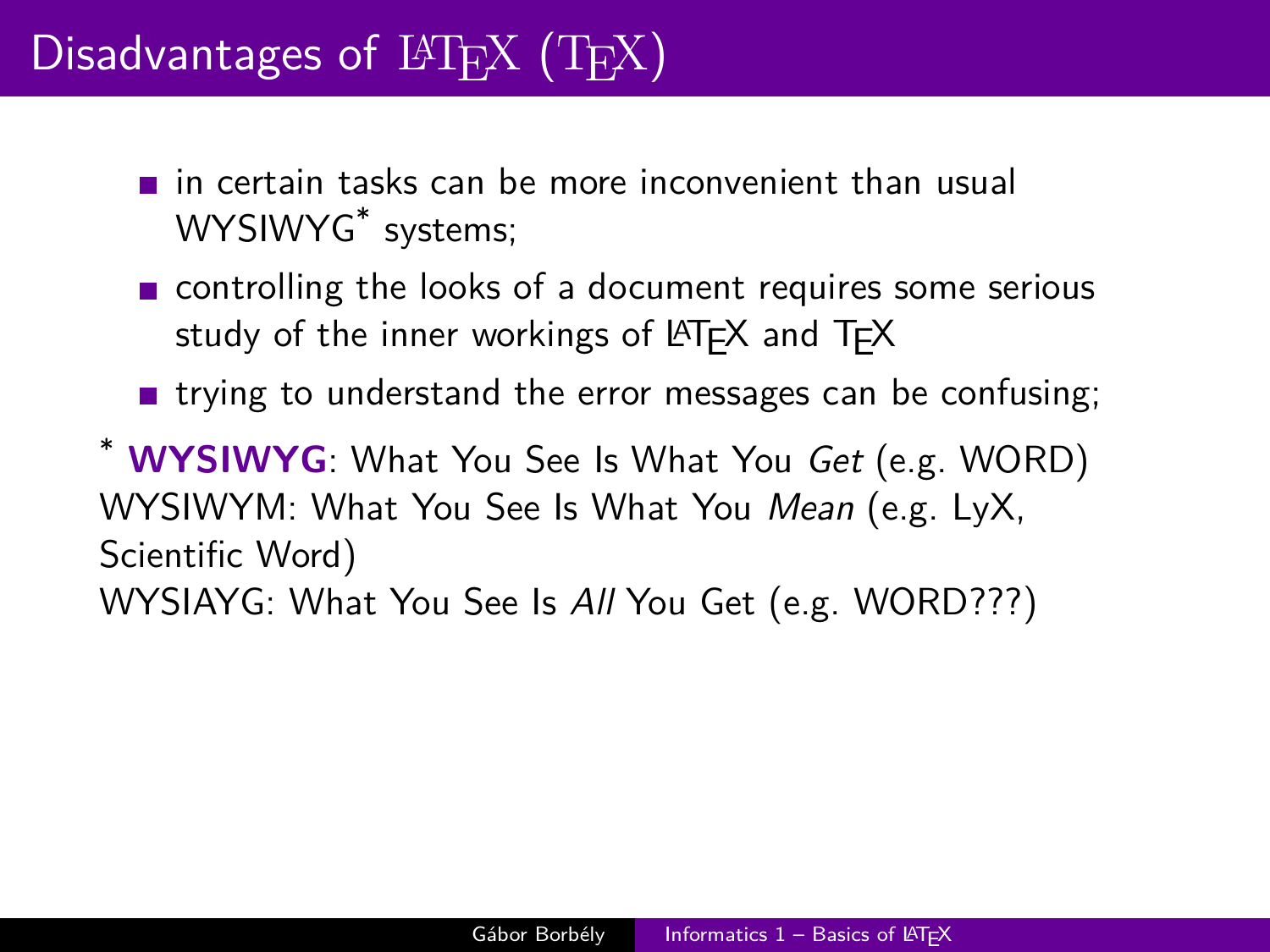

#### **Distributions**

- WINDOWS: MiKTeX [\(http://miktex.org\)](http://miktex.org)
- LINUX: TeXLive  $(http://www.tug.org/texlive/)$
- MACINTOSH: MacTeX TeXLive alapú [\(http://www.tug.org/mactex\)](http://www.tug.org/mactex)

Where to look

- CTAN (Comprehensive TeX Archive Network): <http://www.ctan.org/>
- TUG honlapja: <http://www.tug.org>

■ Where to learn

- Knuth: The TEXbook. Addison-Wesley, 1986. (downloadable)
- <https://en.wikibooks.org/wiki/LaTeX>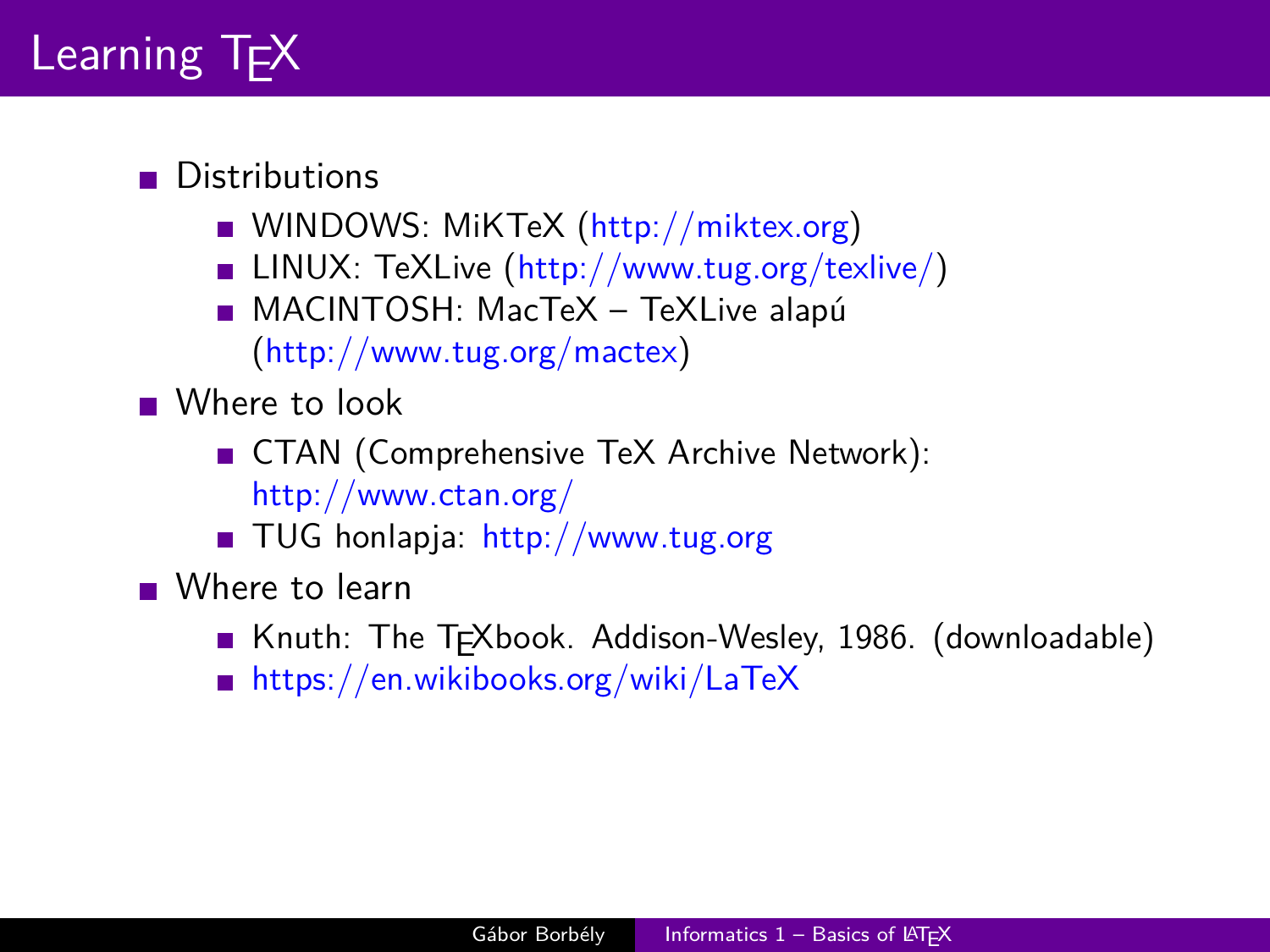### Author, typographer, typesetter, editor

- Classic phases of writing:
	- $\blacksquare$  the author completes the writing,
	- proofreading.
	- **u** typographer creates the plan of the visual look,
	- ullet typesetting,
	- printing,
	- editor coordinates all of these.
- **Problem**: The usual document editor softwares provide easy means for the author to create a camera ready (print ready) book, or article. But the author most likely did not learn how to typeset or how to create the visual look of the book.
- **Solution**: Drawing a clear line between creating the contents of the book and the visual look of the book.  $\bigoplus F \in X$  does just that, we can specify which words should be emphasized, or who the author is, etc. but the actual look of these is left to the editor.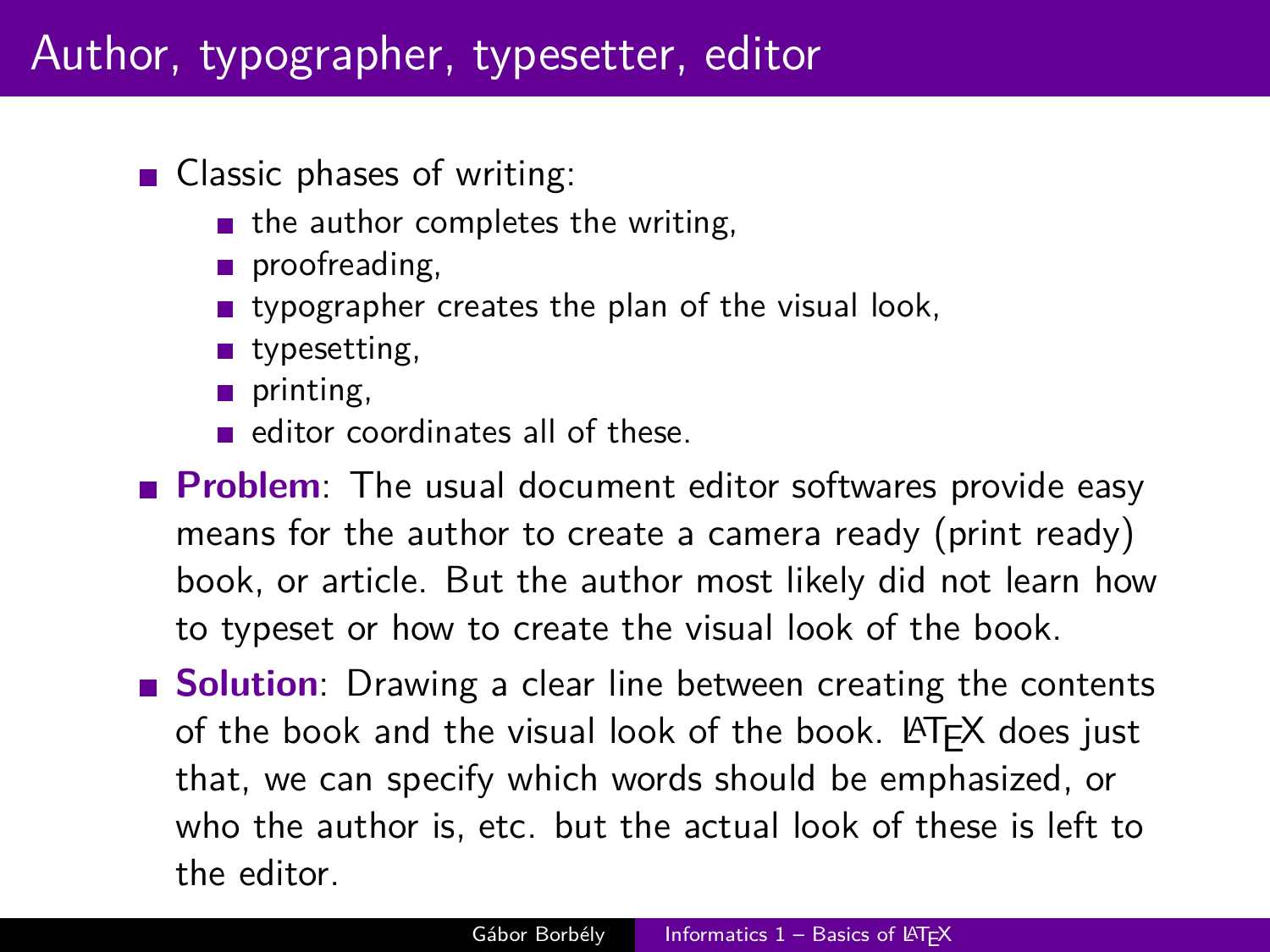# T<sub>F</sub>X/LAT<sub>F</sub>X editors

| Editor                             | Style          | Oper.Sys. Free |           |
|------------------------------------|----------------|----------------|-----------|
| EMACS/AUCTEX                       | source         | LM W           | yes       |
| Kile http://kile.sourceforge.net/  | source         |                | yes       |
| LyX www.lyx.org                    | <b>WYSIWYM</b> | LM W           | yes       |
| Scientific Word www.mackichan.com/ | <b>WYSIWYM</b> | W              | <b>NO</b> |
| TeXnicCenter www.texniccenter.org/ | source         | W              | yes       |
| Texmaker www.xm1math.net/texmaker/ | source         | LM W           | yes       |
| TeXworks www.tug.org/texworks/     | source         | LM W           | yes       |
| WinEdt www.winedt.com/             | source         | W              | <b>NO</b> |
| WinShell www.winshell.org/         | source         | W              | yes       |

TEX/LATEX highlighting is available to most text editors (gedit, kate,. . . ).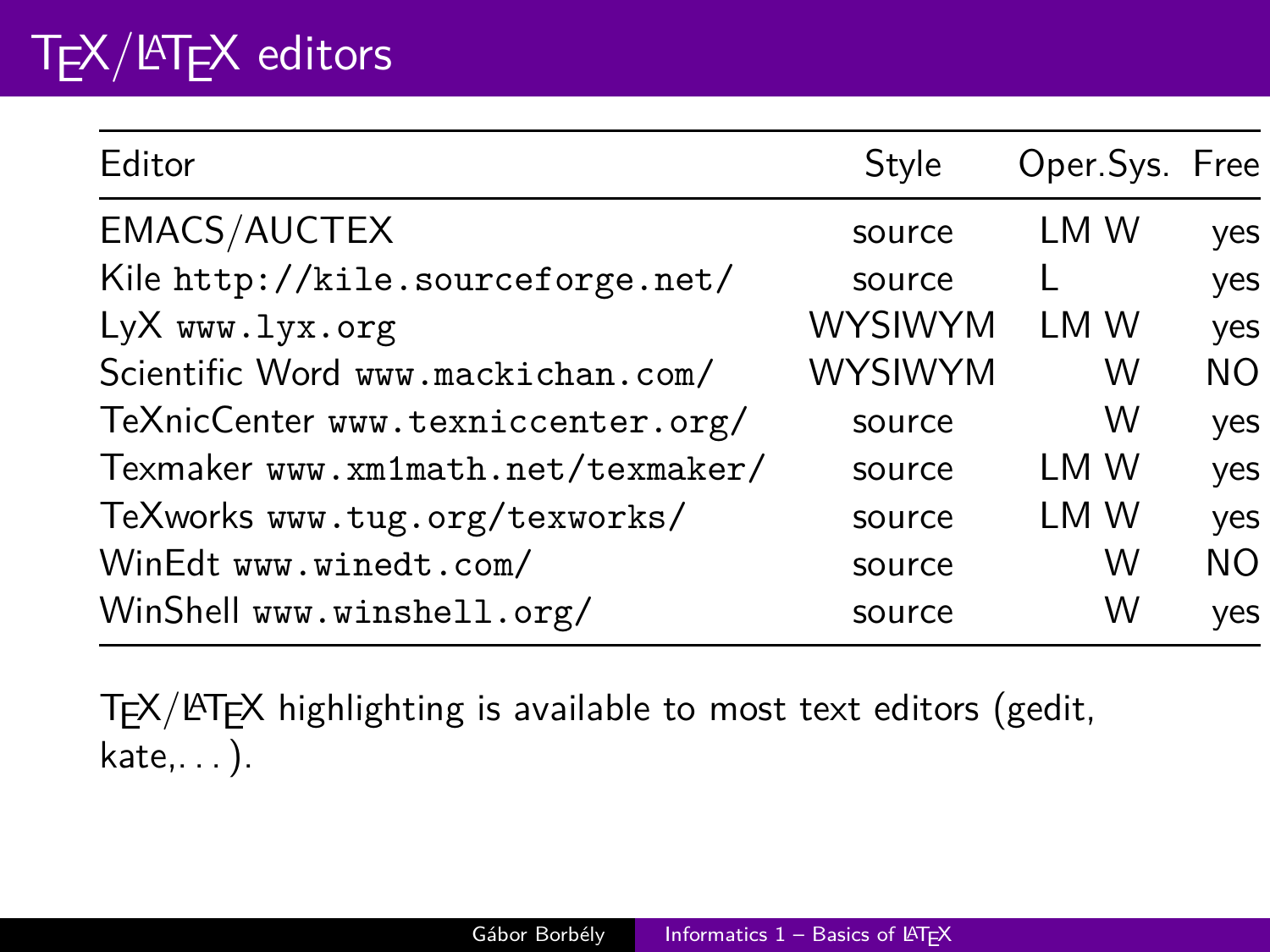## DVI (.dvi divice independent) – PDF made it obsolete

- General, looks the same on all systems.
- Does not contain the included files themselves, they need to be next to the .dvi file.
- $\blacksquare$  Fast compile times.
- Viewers: YAP (Windows), kdvi, evince, xdvi (Linux).
- We won't accept the homework in this format.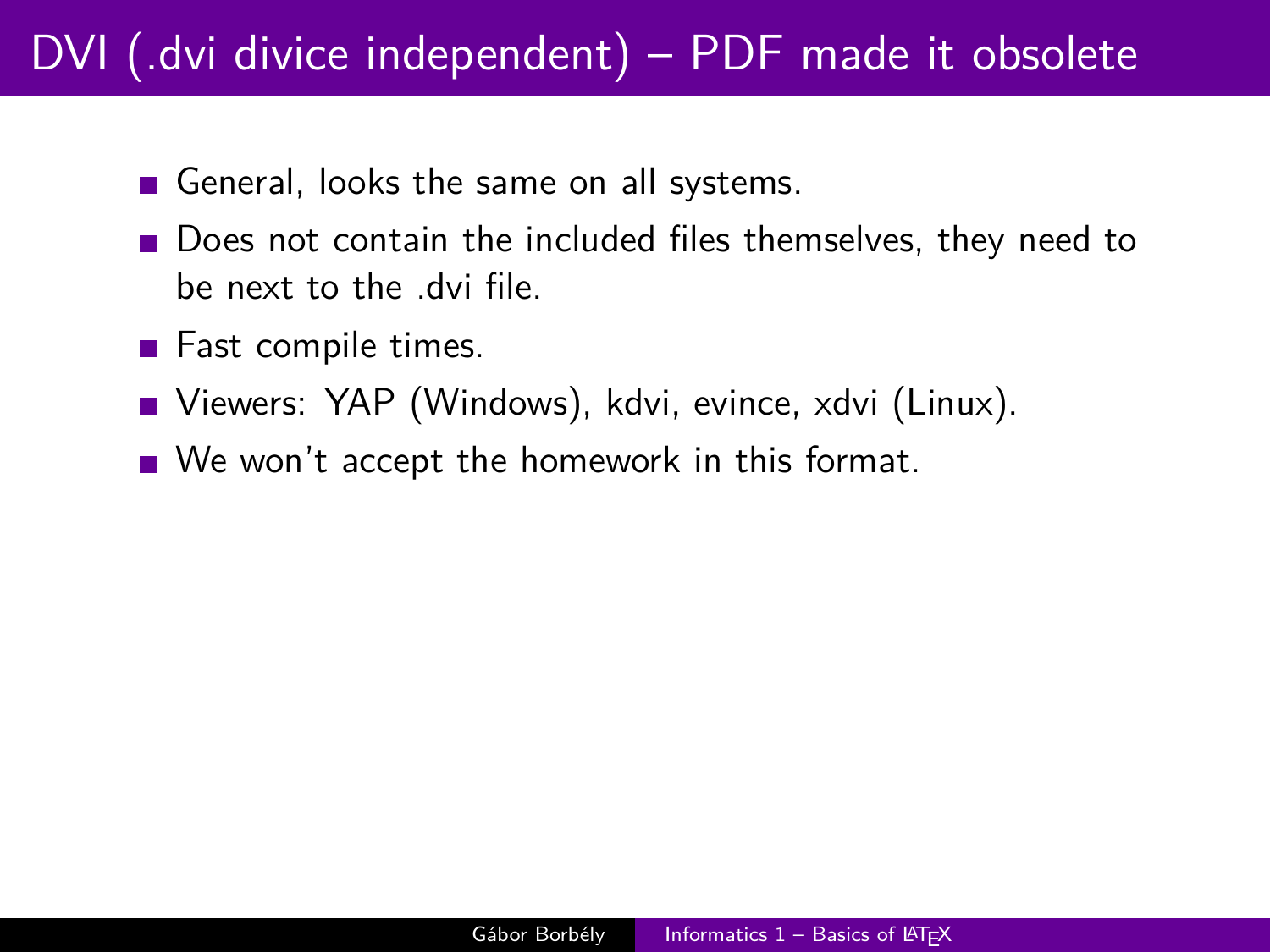## PDF (.pdf Portable Document Format)

- The upgrade of PostScript (Adobe)
- Contains everything needed to display the whole document, print ready.
- Can contain local links to pages, or hypertext links, animations, videos, etc.
- **Popular.**
- $\blacksquare$  We can embed *ipeg, png, pdf* pictures.
- **This is the preferred format for the homework.**
- Viewers: Acrobat Reader, Adobe Reader/acroread (Windows, Linux, Mac), evince, kpdf, xpdf (Linux)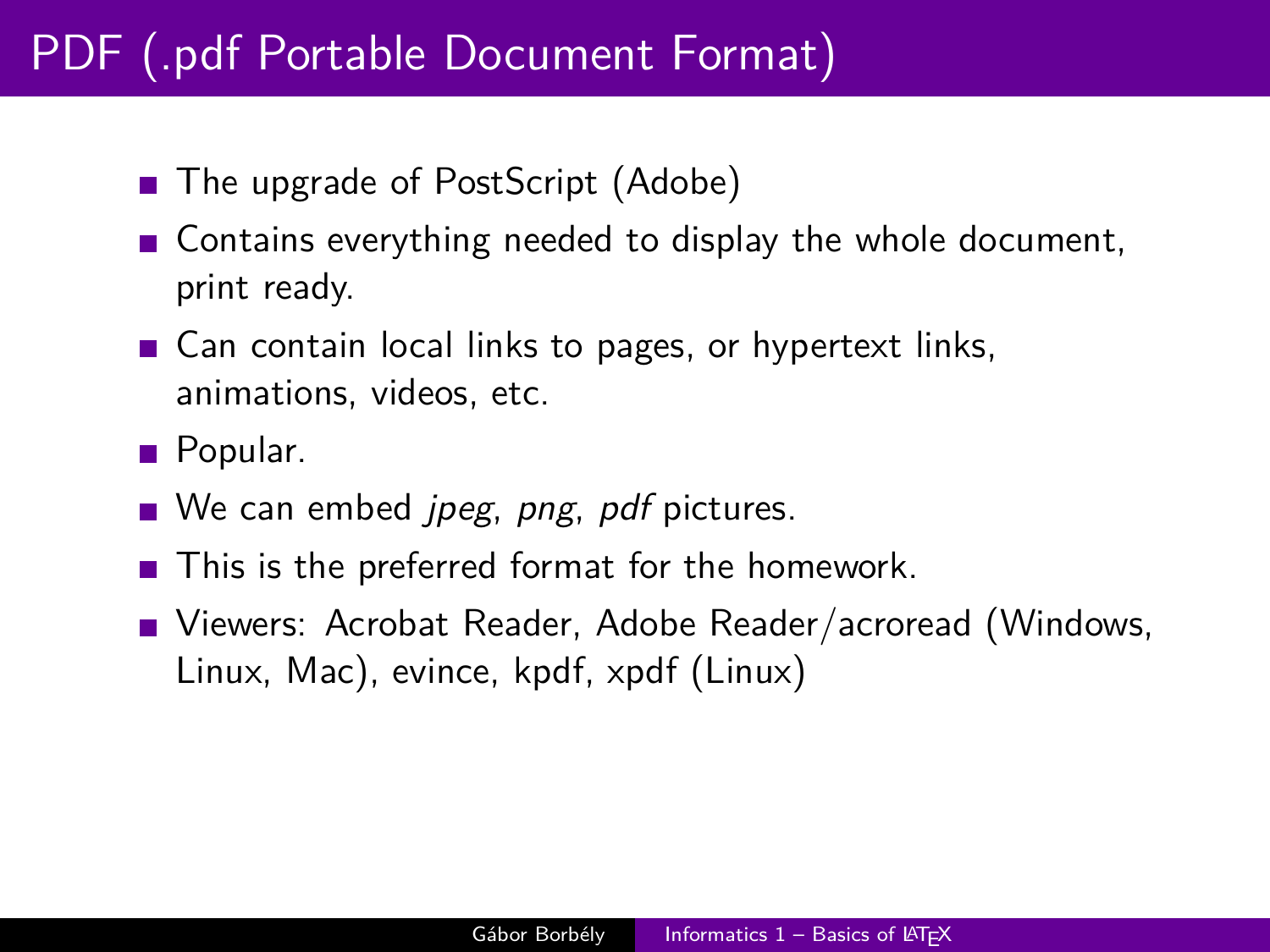\$ pdflatex testlatex.tex This is pdfTeXk, Version 3.141592-1.40.3 (Web2C 7.5.6) ... Babel  $\langle v3.8h \rangle$  and hyphenation patterns for english, usenglish dumylang, nohyphenation, hungarian, ukenglish, loaded. ... Output written on testlatex.pdf (1 page, 5644 bytes). Transcript written on testlatex.log. \$ evince testlatex.pdf &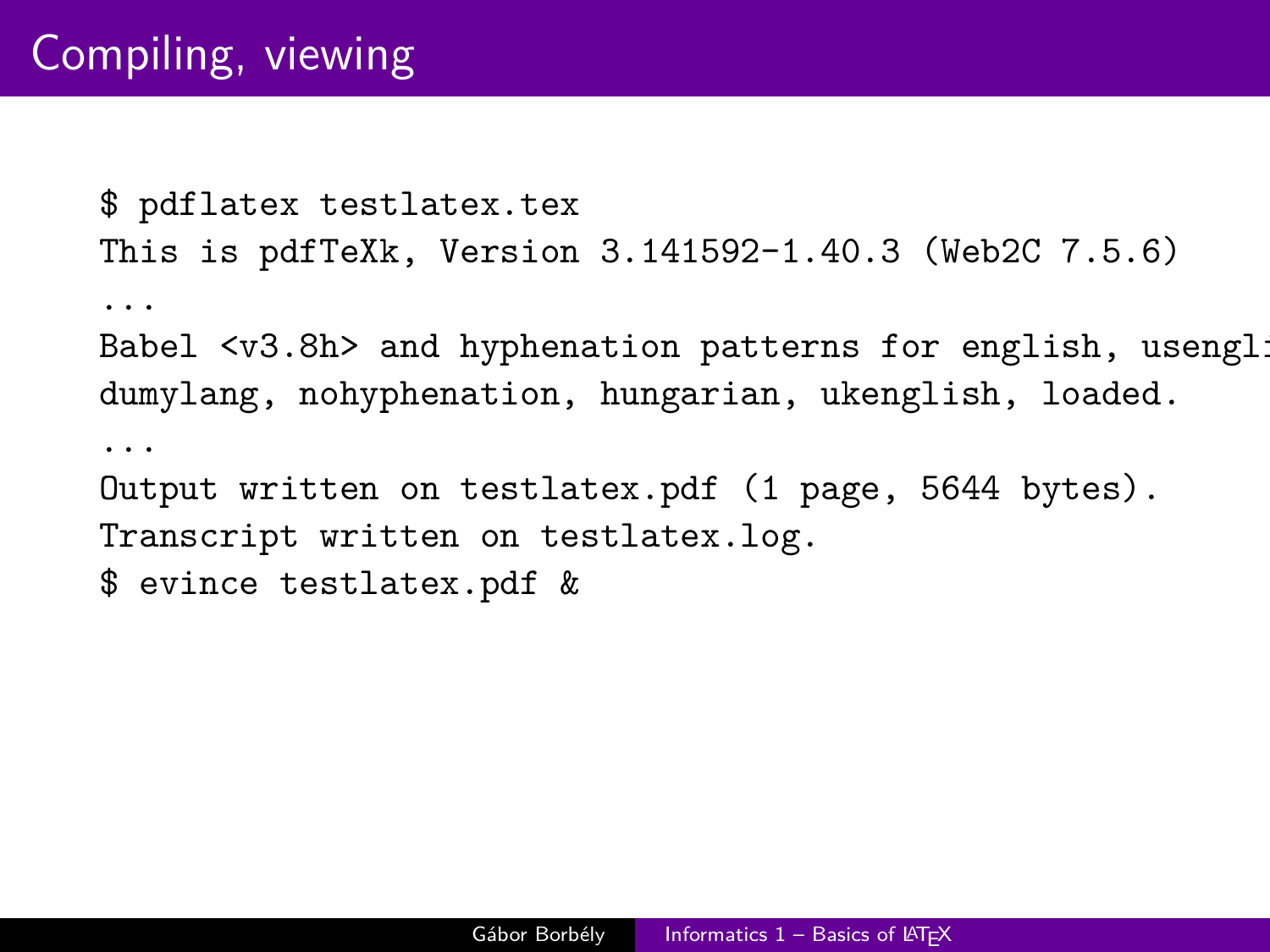```
! Undefined control sequence.
l.35 \Na
         something!
?
```
Error in line a 35. possible answers: q ENTER: continue. x ENTER: abort. ? ENTER: what can we do?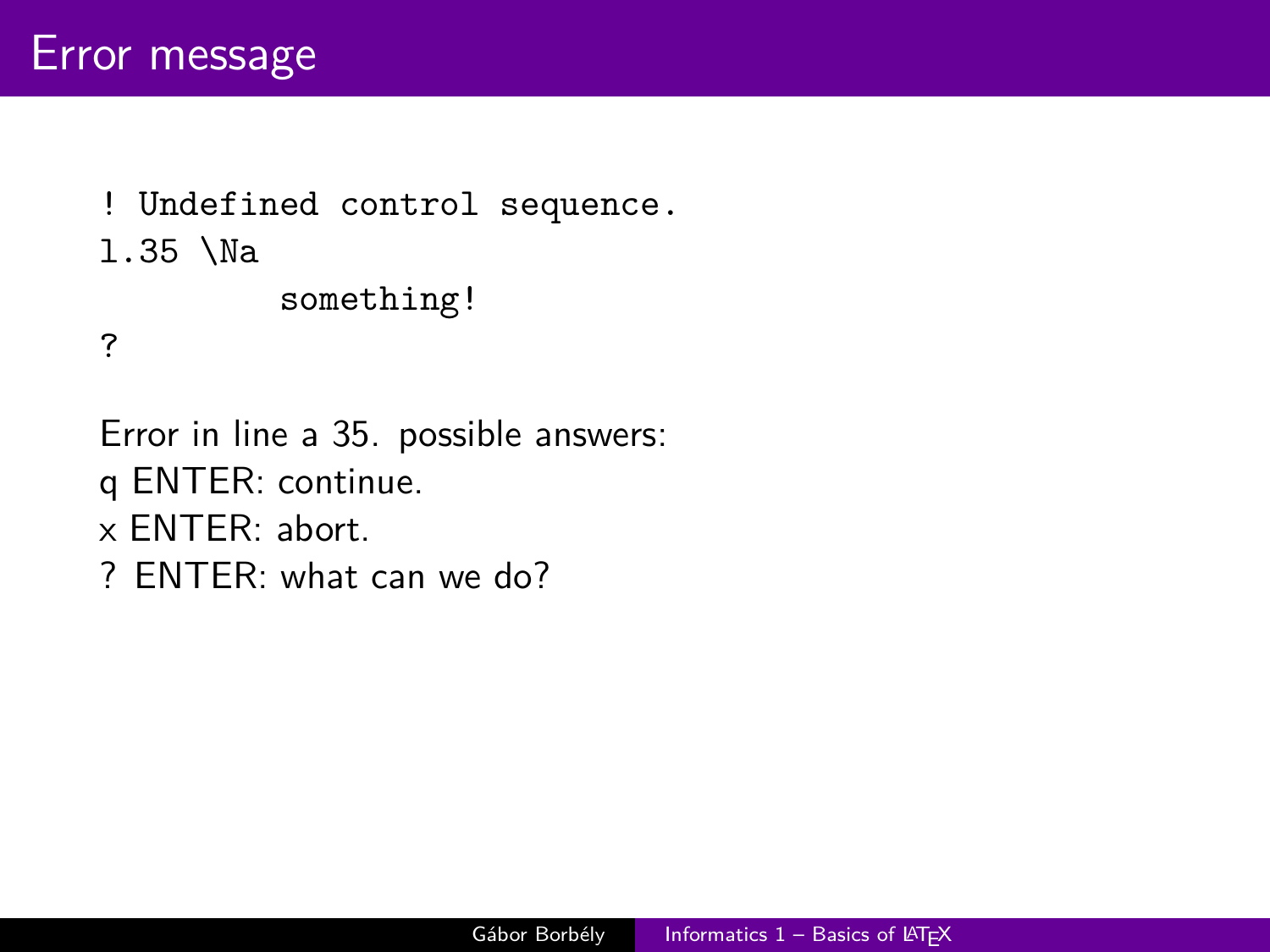## The language of TEX

Hello World! \bye

Hello World!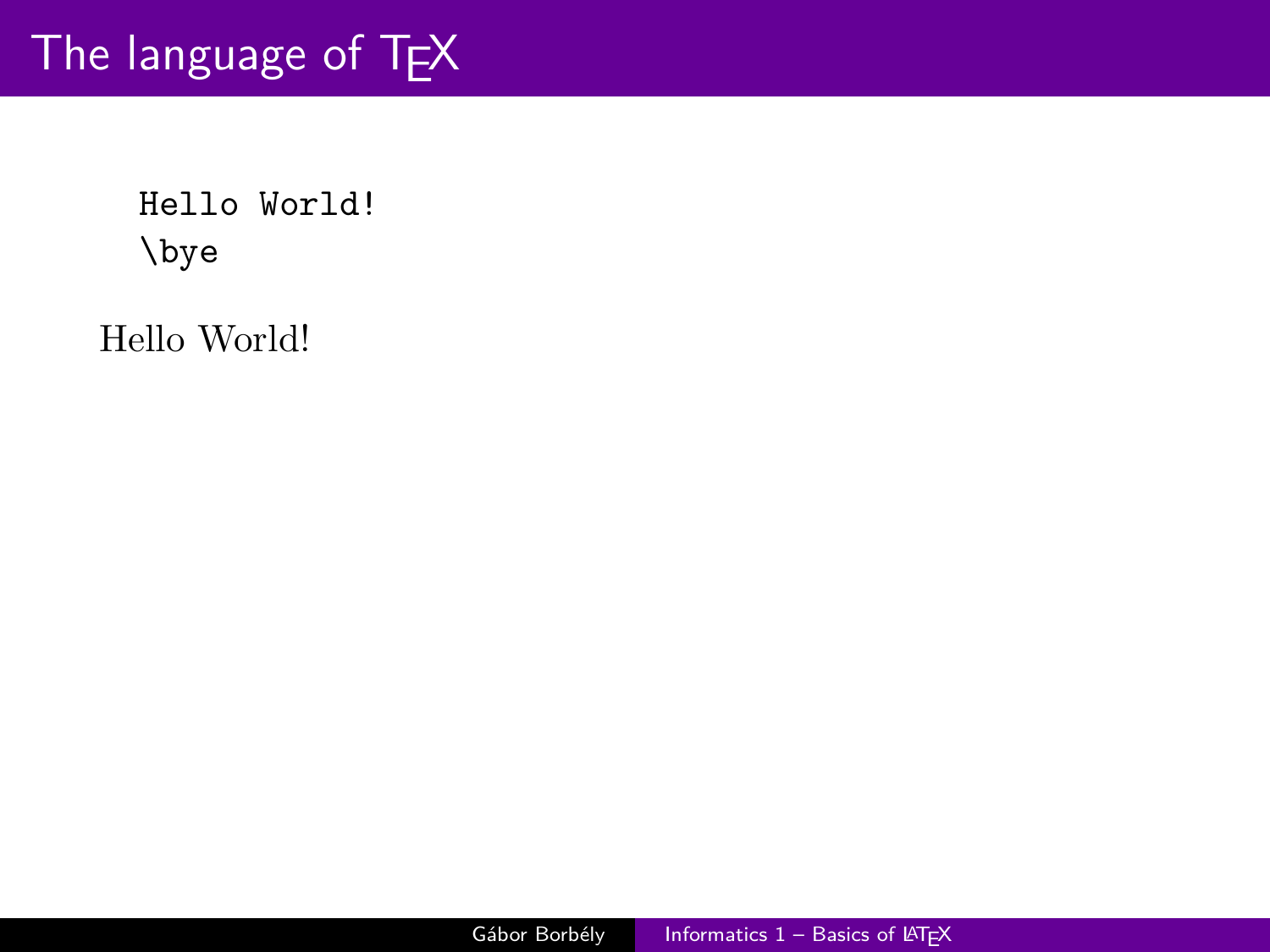Another example (with a  $Tr X$  macro):

Simple maths:  $\alpha + b$ ,  $\sqrt{1+\sqrt{1+\sqrt{1+x}}}$ .  $\sum_{n=1}^{\infty} {1\over n^2} = {\pi^2\over 6}.$ 

\def\ifthen #1 => #2.{If #1, then #2.}  $\left\{ \right\}$  if then it rains => we stay at home.

\bye

Simple marks: 
$$
a + b
$$
,  $\sqrt{1 + \sqrt{1 + x}}$ .

$$
\sum_{n=1}^{\infty} \frac{1}{n^2} = \frac{\pi^2}{6}.
$$

If it rains, then we stay at home.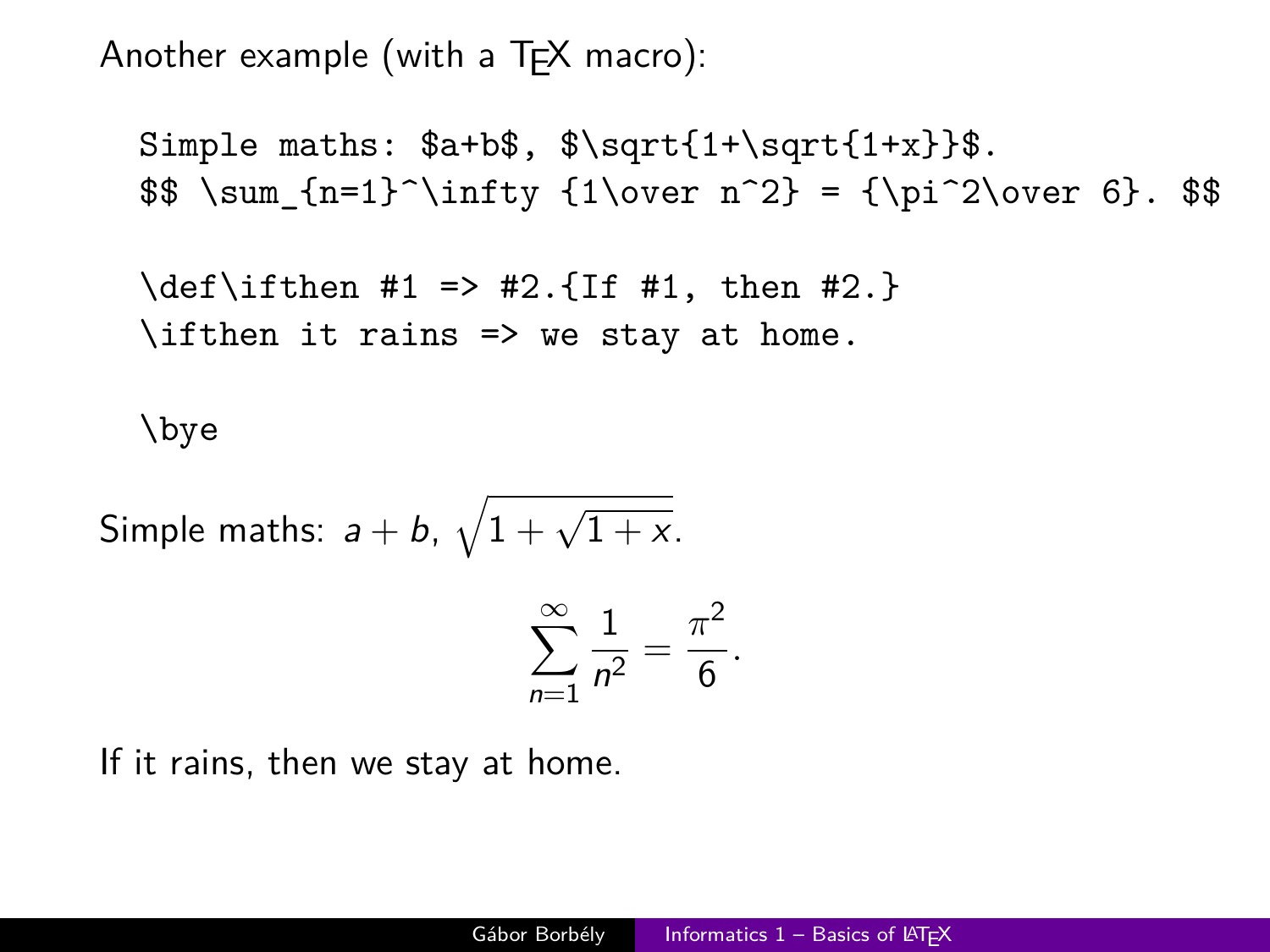```
\documentclass{article} % article, book,...
                       % preamble
\begin{document}
 Hello world! % the body, contents of the document
\end{document}
It is possible to do this but looks ugly!
```
\documentclass{article}\begin{document}Hello world!\end{document}

\documentclass{article} \begin{document} Hello **world!** \end{document}

**Using spaces**: however many spaces and tabs and at most one new line character is equivalent to one space (in the visual document). At least two new line characters creates a new paragraph, the spaces and tabs at the beginning of lines are ignored.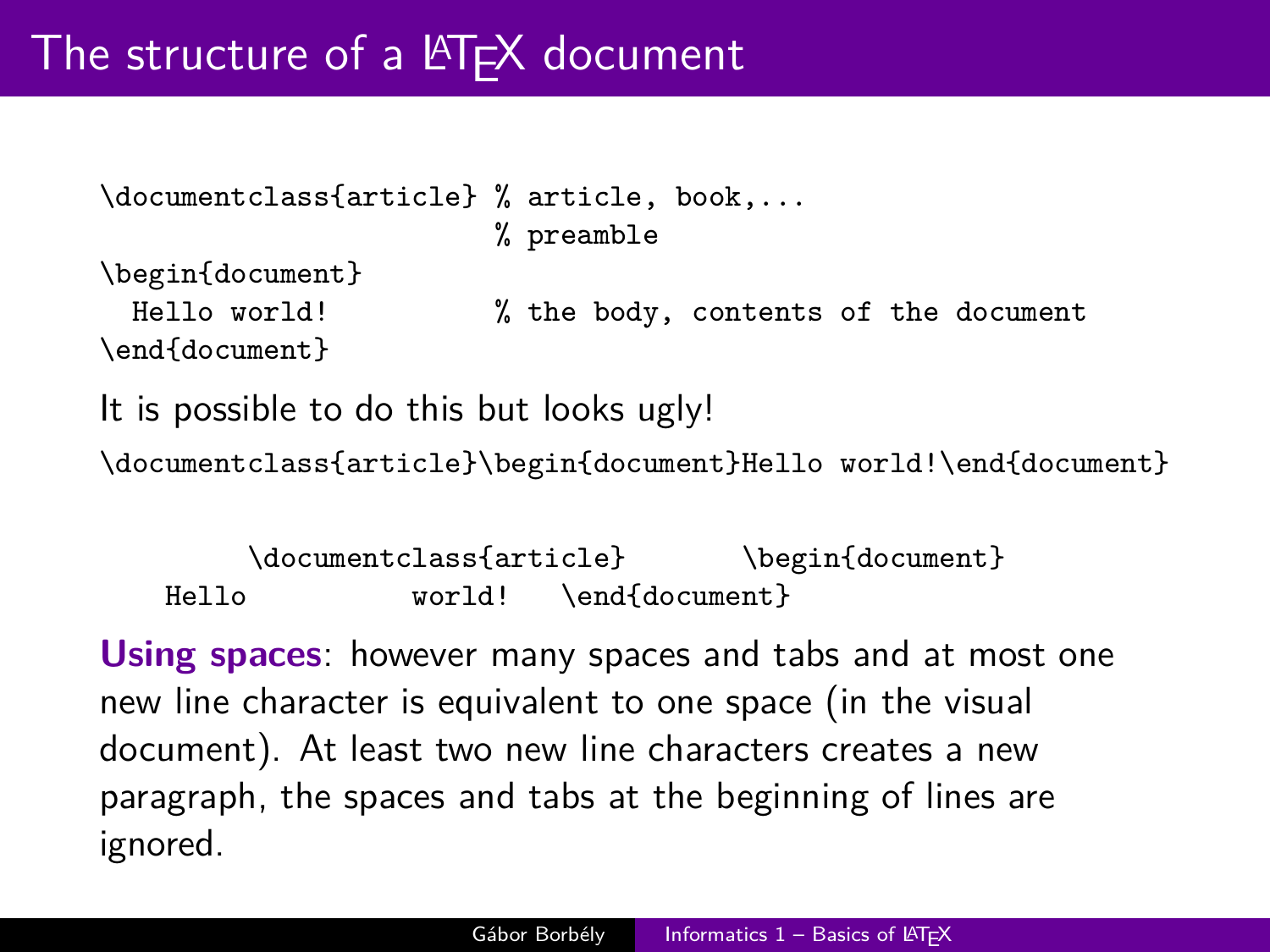## The structure of a  $\text{FT}$  document – additional details

| \usepackage[T1]{fontenc} % internal font encoding<br>\usepackage[utf8]{inputenc} % input encoding | \documentclass[11pt]{article} % documentum class with options<br><b>%%%%%%</b> PREAMBLE<br>\usepackage[magyar]{babel} % for different laguages (magyar: hungarian)<br>\usepackage{amsmath,graphicx} % mathematical and graphical packages |
|---------------------------------------------------------------------------------------------------|-------------------------------------------------------------------------------------------------------------------------------------------------------------------------------------------------------------------------------------------|
| \title{First paper}<br>\author{Kovács József}<br>\date{2009. 10. 19.}                             | % title<br>% Author<br>% Date                                                                                                                                                                                                             |
| \begin{document}<br>\maketitle<br>\tableofcontents                                                | <b>XXXXXXX DOCUMENT BODY</b><br>% create the title<br>% create the table of contents<br>℀                                                                                                                                                 |
| \section{Introduction}                                                                            | % title of the section<br>%                                                                                                                                                                                                               |
| This is my first text.                                                                            | % text content<br>%                                                                                                                                                                                                                       |
| \end{document}                                                                                    | $\frac{22222222}{2}$                                                                                                                                                                                                                      |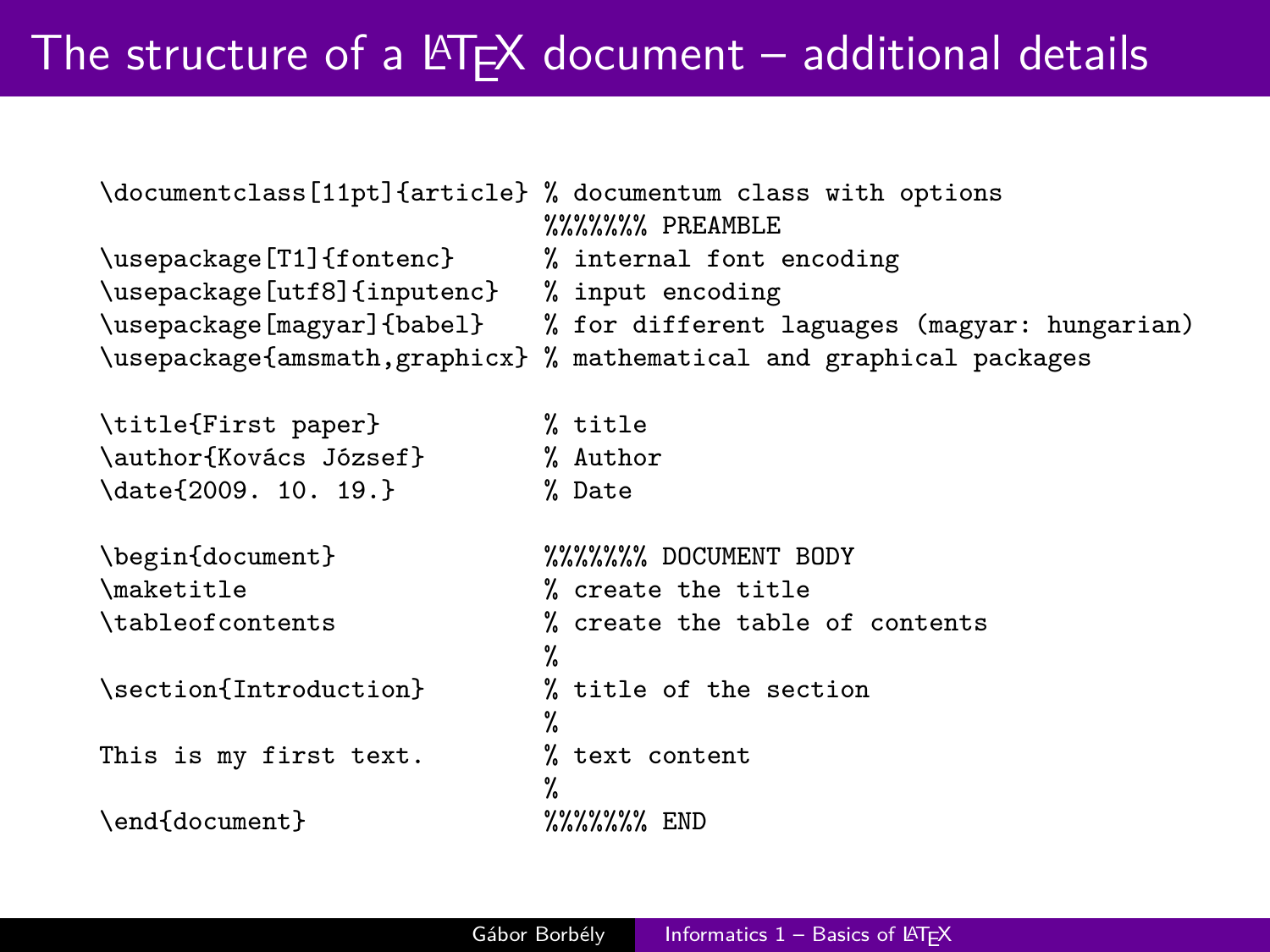**\documentclass{book}**

**\title{Nonsense Novels} \author{Stephen Leacock} \date{1911}**

**\begin{document} \maketitle**

**\chapter\*{Gertrude the Governess}**

**It was a wild and stormy night on the West Coast of Scotland. This, however, is immaterial to the present story, as the scene is not laid in the West of Scotland. For the matter of that the weather was just as bad on the East Coast of Ireland.**

**But the scene of this narrative is laid in the South of England and ...**

**\end{document}**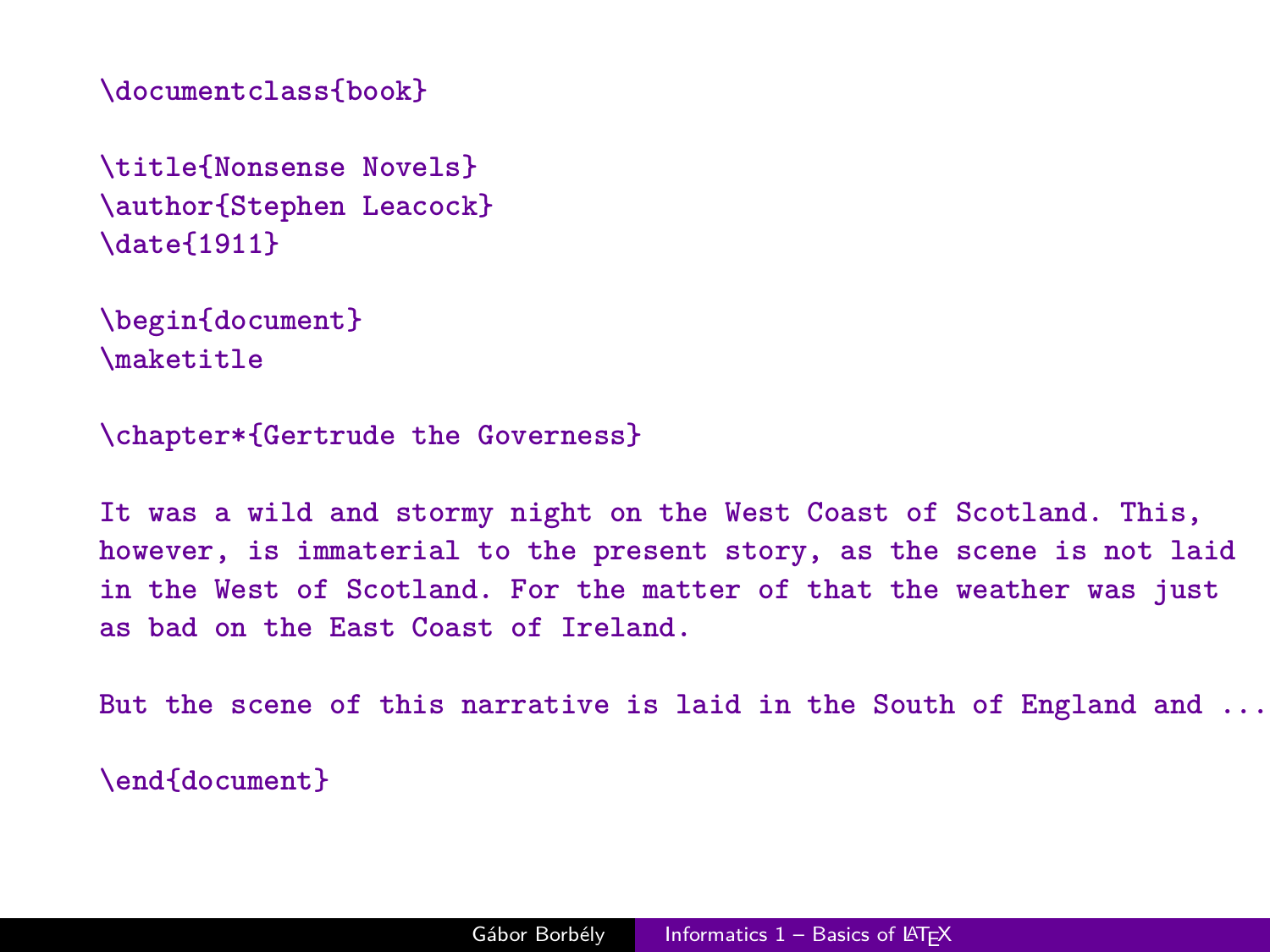**\documentclass{book}**

**\usepackage[T1]{fontenc} \usepackage[utf8]{inputenc} \usepackage[magyar]{babel}**

```
\title{A rejtély titka}
\author{Stephen Leacock\\Fordította: Karinthy Frigyes}
\date{1911}
```

```
\begin{document}
\maketitle
```
**\chapter\*{Gertrúd, a nevelőnő}**

**Vad, viharos éjszaka dühöngött Skócia nyugati partjai fölött. Ezen történetünk szempontjából ugyan ennek különösebb jelentősége nincsen, miután történetünk nem Skócia nyugati partjain játszódik, hanem Írország keleti partjain. De azért ott is elég rossz idő volt.**

```
\end{document}
```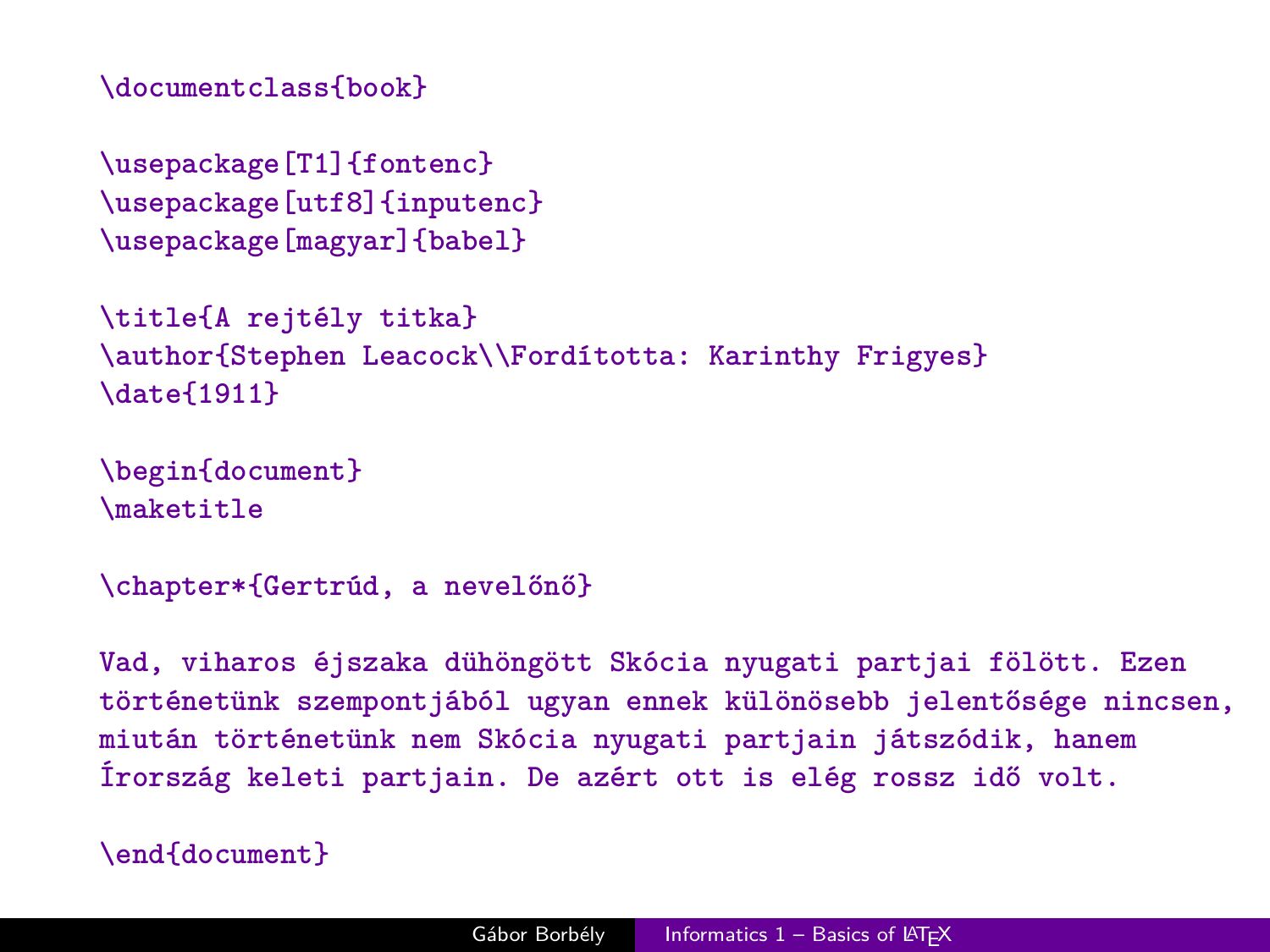#### Document classes

article, amsart book report presentation beamer letter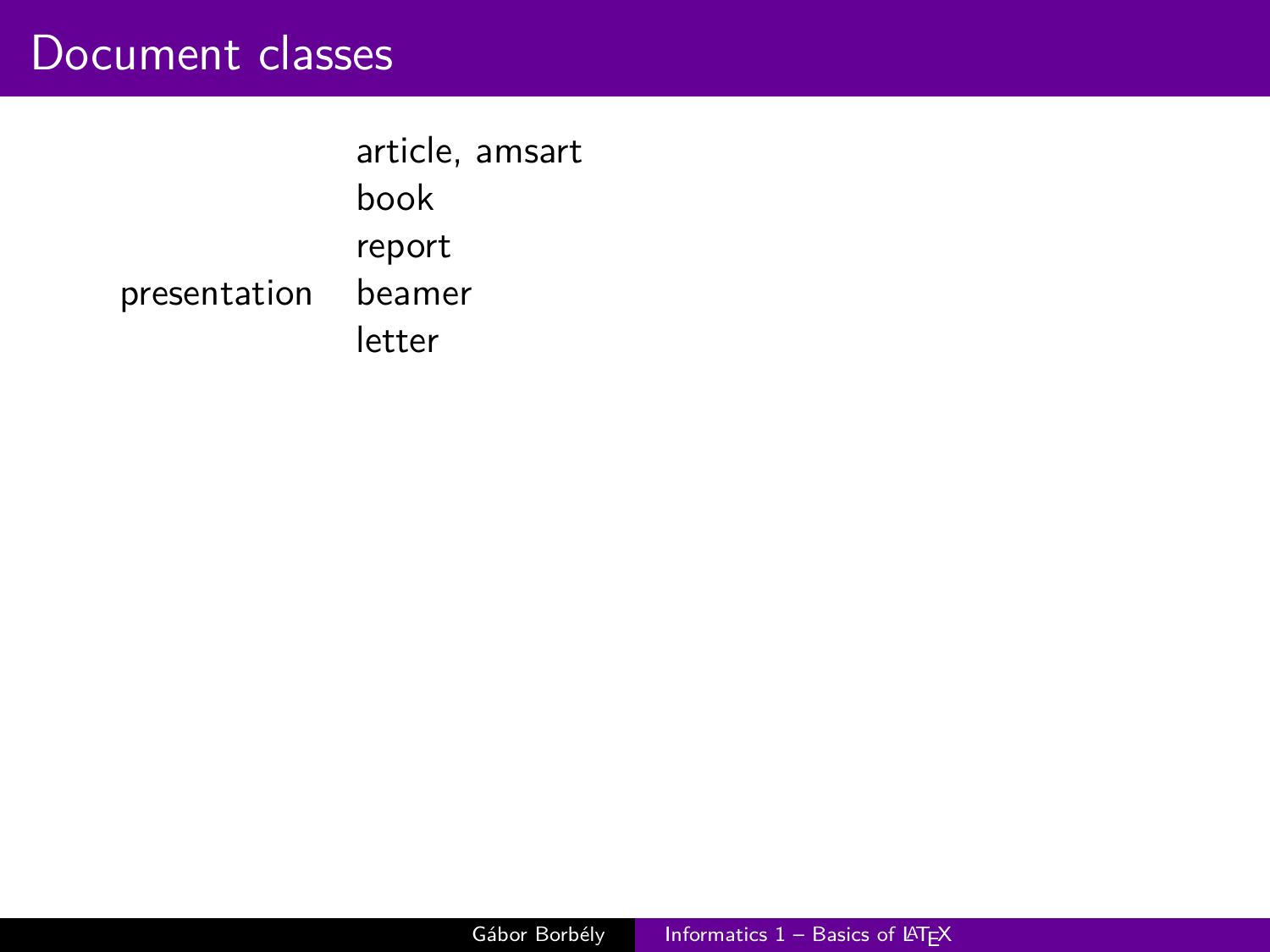### The 10 characters with special meaning

**Most ASCII characters represent themselves in the code, for** example these:

. , : ; ! ? ' ' " @ - + = \* / ( ) [ ] **10 characters with special meaning:**  $\setminus$  { } % \$ & #  $\hat{ }$ **Displaying them, escaping:**  $\backslash$  {  $\backslash$  }  $\backslash$   $\%$   $\backslash$  \$  $\backslash$  &  $\backslash$  #  $\backslash$ **The other three:** \ \textbackslash \$\backslash\$  $\text{textasciicircum} \{\{}$  $\sim$  \textasciitilde \ $\sim$ {} \$\sim\$

Example: He won 10\$-t because he payed  $50\%$  less in B&C.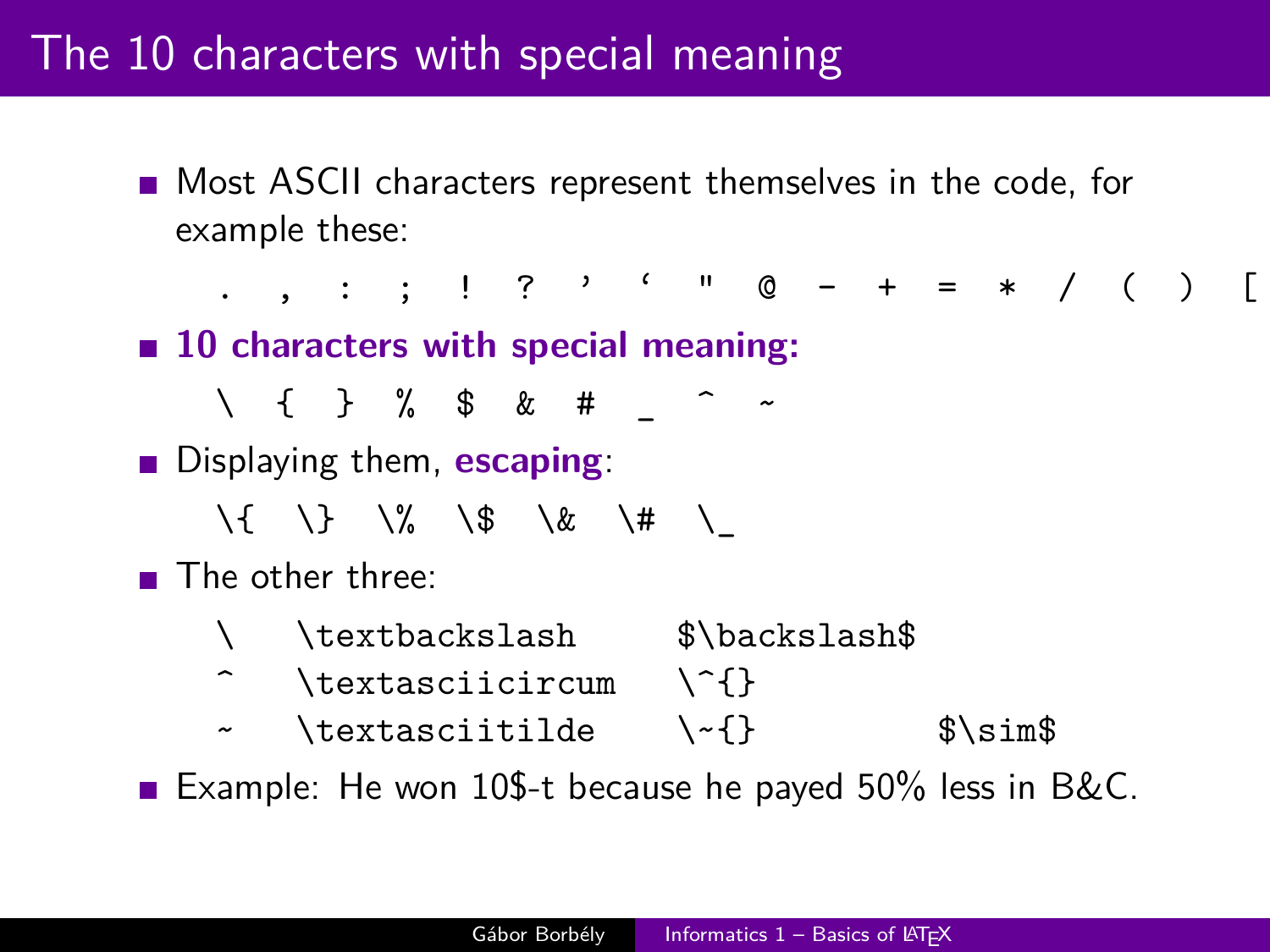#### ■ The \ symbol: command character

- **Alphabetic command** consists of  $\setminus$  and alphabetic characters
- The % symbol: comments
	- Whatever is after the  $\%$  symbol in the same line is omitted from the actual compiled document.
- **The \$ symbol: inline mathematical formulas**
	- $\blacksquare$  \$a+b\_n^3\$, \$\sqrt[3]{27}\$, \$2^{10}\ne10^3\$:
	- $a + b_n^3$ ,  $\sqrt[3]{27}$ ,  $2^{10} \neq 10^3$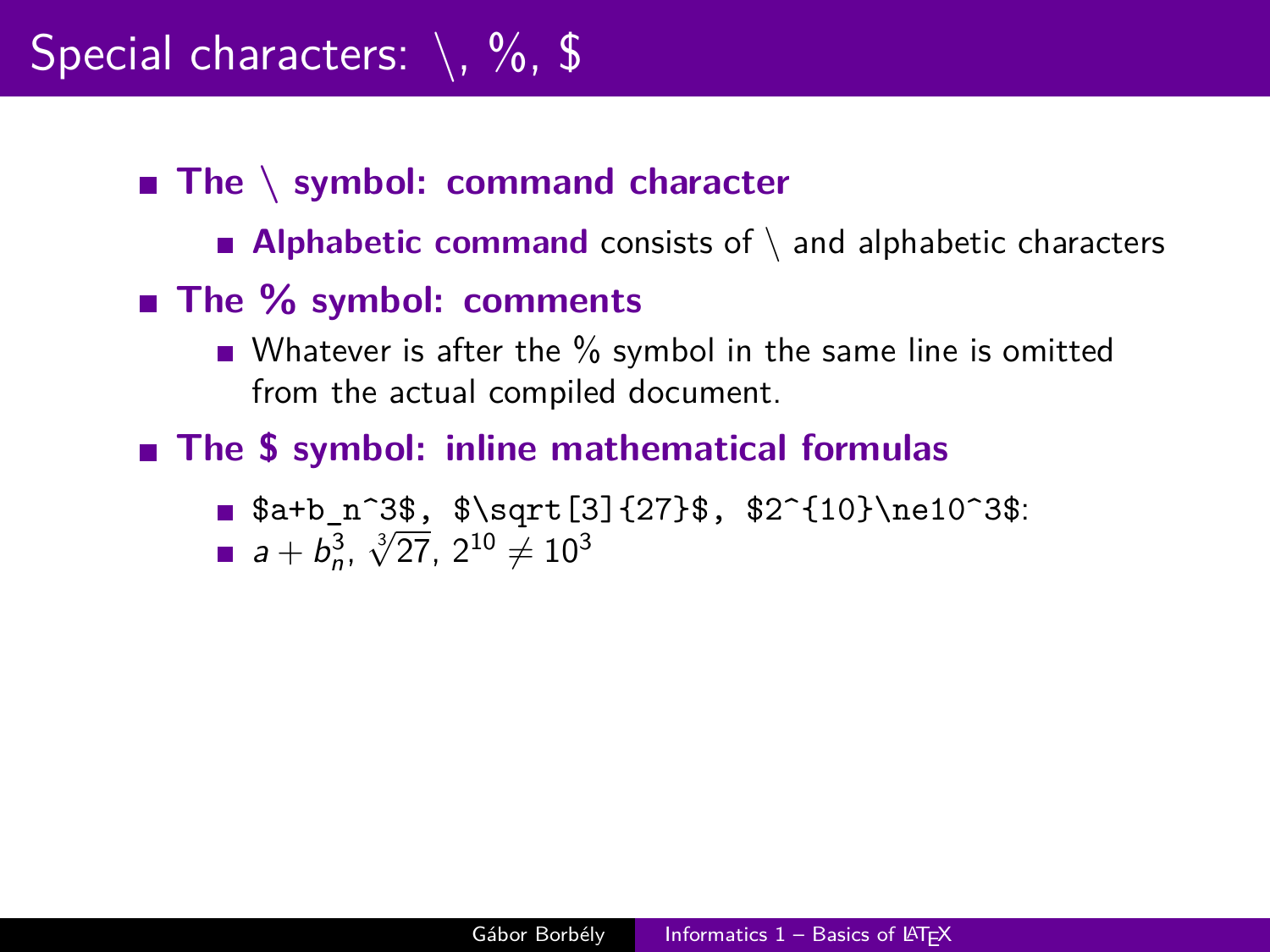# Special characters:  $\{ , \}$  – blocks

- $\blacksquare$  \$\frac12, \frac{1}{2}, \frac ab, \frac{a}{b}\$: 1  $\frac{1}{2}, \frac{1}{2}$  $\frac{1}{2}, \frac{a}{b}$  $\frac{a}{b}$ ,  $\frac{a}{b}$ b
- $\frac{123}{\frac{23}{\$ :  $\frac{1}{2}}$  $\frac{1}{2}3, \frac{12}{3}$  $\frac{12}{3}, \frac{1}{23}$ 23
- 1\textsuperscript {st}: 1<sup>st</sup>, 1\textsuperscript st:  $1<sup>s</sup>t$
- $\blacksquare$  \fracab results in an error!
- Optional block in square brackets e.g. \$\sqrt{23}\$: √ 23,  $Option$ ar biock in square<br> $\sqrt[3]{23}$ \$:  $\sqrt[3]{23}$
- Blocks can be created by environments as well: \begin{name} text \end{name}
- **Blocks can not cross each other**, this is wrong:  $\{ \ldots \begin{bmatrix} \text{small} \} \ldots \end{bmatrix}$ ... $\end{bmatrix}$  and  $\{ \text{small} \}$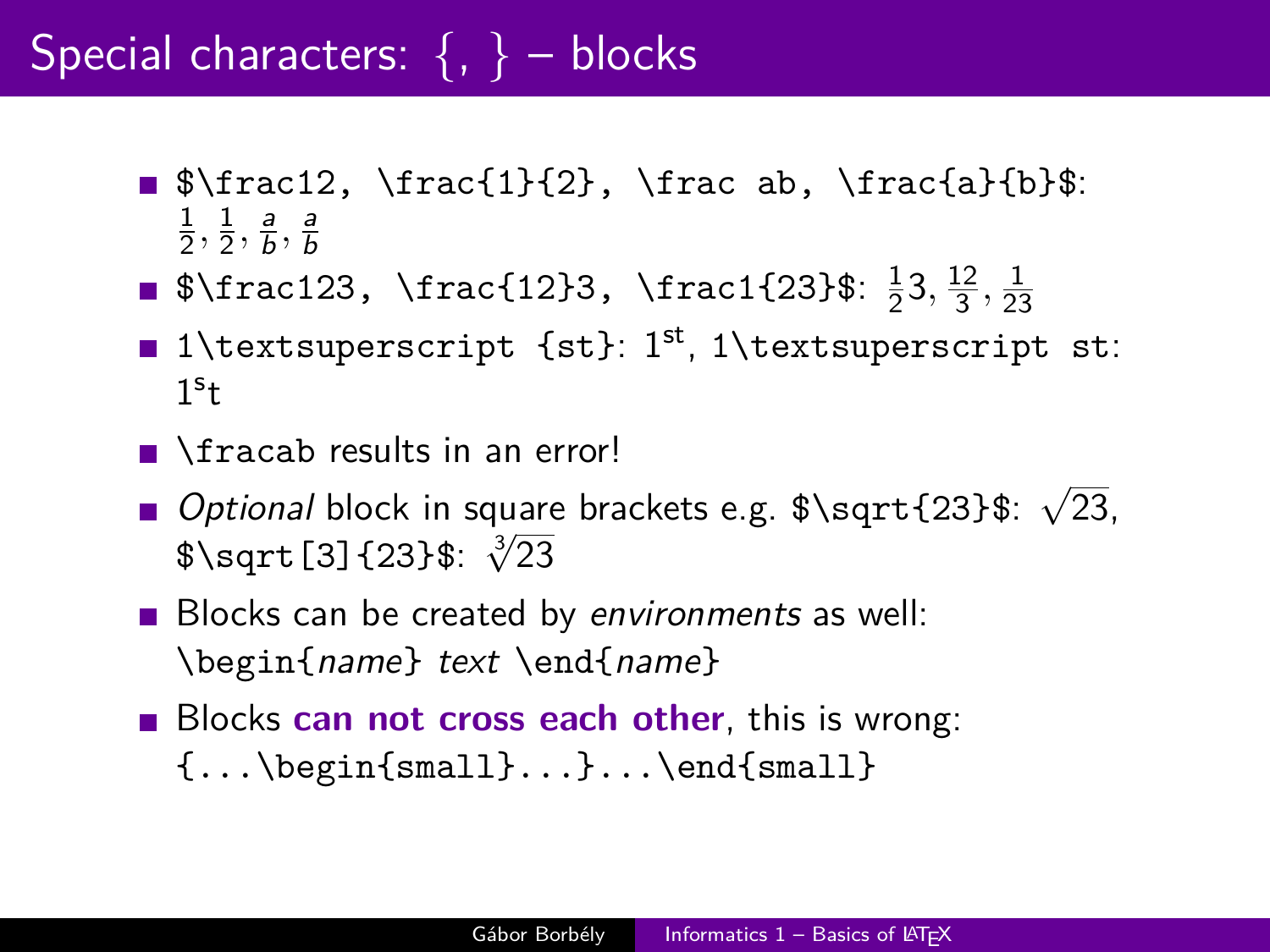### Special characters

- **&** denoting the next column in tables,
- $\blacksquare$  # in macro definition  $\#1$ ,  $\#2$  are the first and second arguments
- $\blacksquare$   $\sim$  unbreakable space: at the beginning of sentences after  $\blacksquare$ A" or names, e.g. A~dog..., Egerváry~J.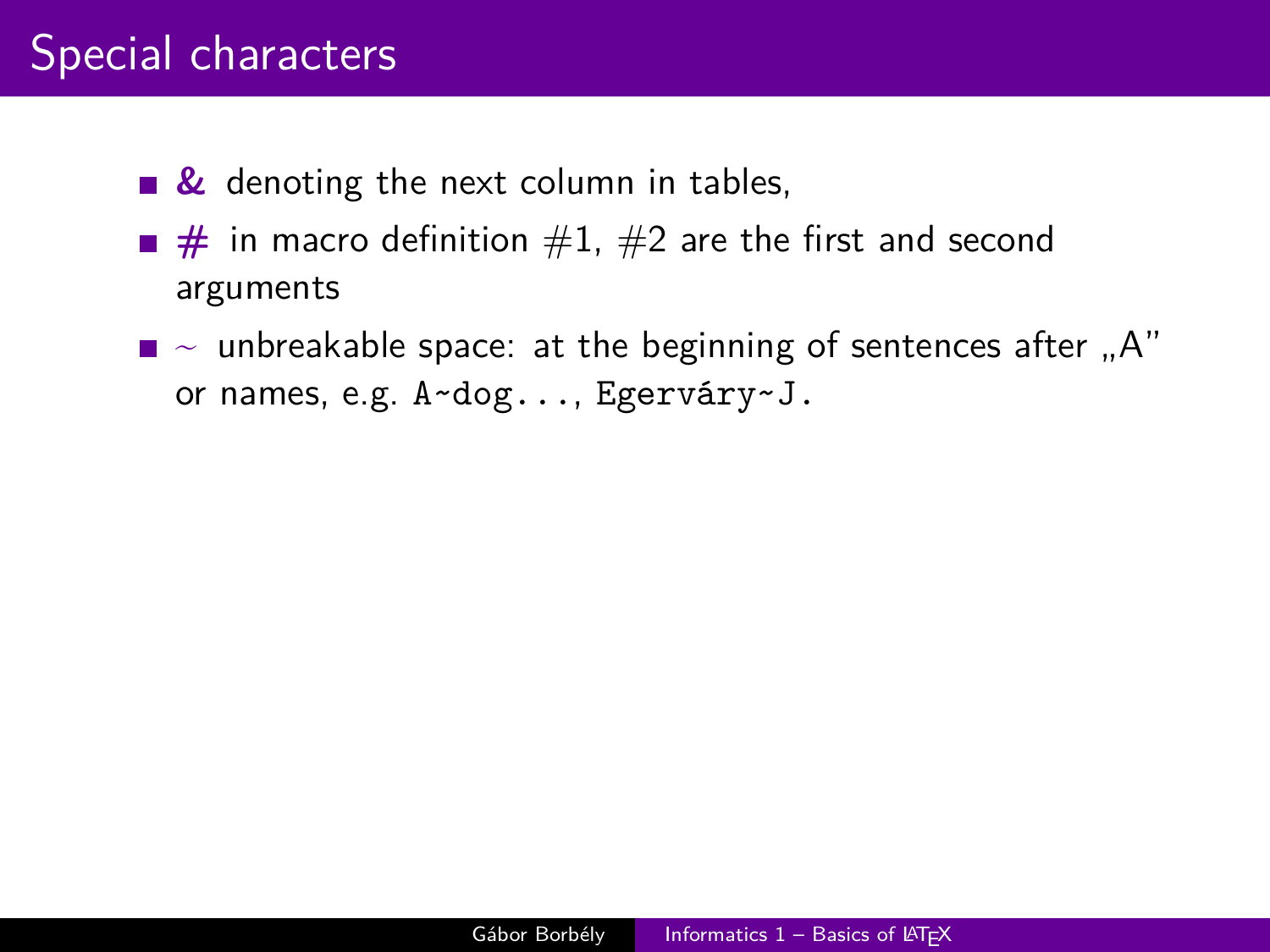### Titles, sections

| Type of section Command |                     |         | level          |
|-------------------------|---------------------|---------|----------------|
| neve                    | neve                | article | book report    |
| part                    | \part               |         | $-1$           |
| chapter                 | \chapter            |         |                |
| section                 | $\setminus$ section |         |                |
| subsection              | \subsection         | 2       | $\mathfrak{D}$ |
| subsubsection           | \subsubsection      | 3       | 3              |
| paragraph               | \paragraph          | 4       | 4              |
| subparagraph            | \subparagraph       | 5       | 5              |

- change the level where the sections are still numbered: \setcounter{secnumdepth}{2}
- change the level where sections are included in the table of contents: \setcounter{tocdepth}{2}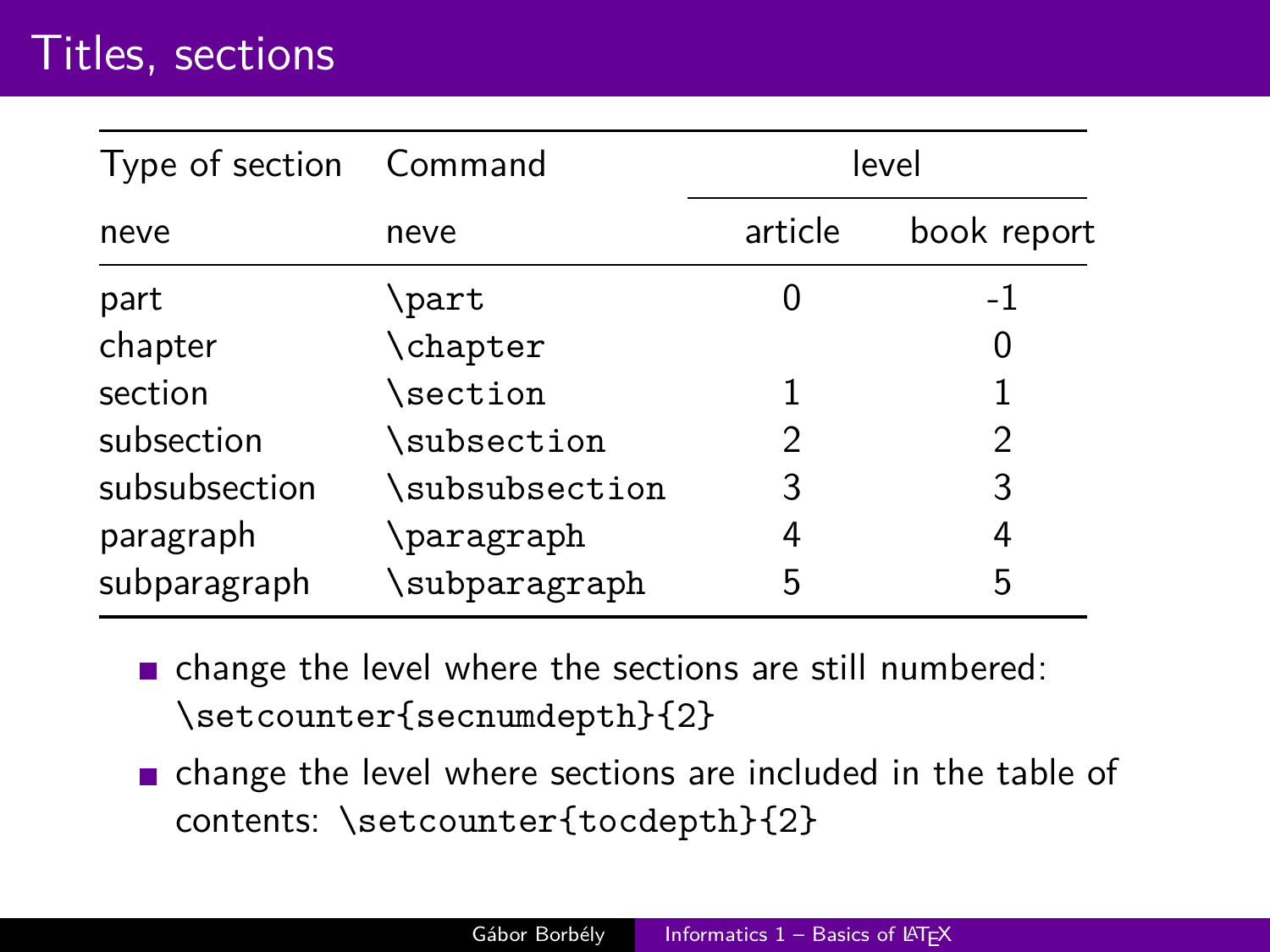#### Labels

- Labeling something we want to reference later: \label.
- convention: chapters (cha), sections (sec), subsections (sub), equations (eq), tables (tab), figures (fig), pictures (pic),. . .
- $\blacksquare$  example

\chapter{Introduction to running}\label{cha:intro} \section{First steps}\label{sec:first}

- \label{eq:Cauchy}, \label{tab:income},  $\label{eq:labelf}$   $\label{eq:labelf}$
- referencing the labeled number:  $\ref$ ,  $\text{pageref}$
- We explained all these things in the chapter \ref{cha:intro} things in the chapter 1 on the page \pageref{cha:intro}. on the page 23. We explained all these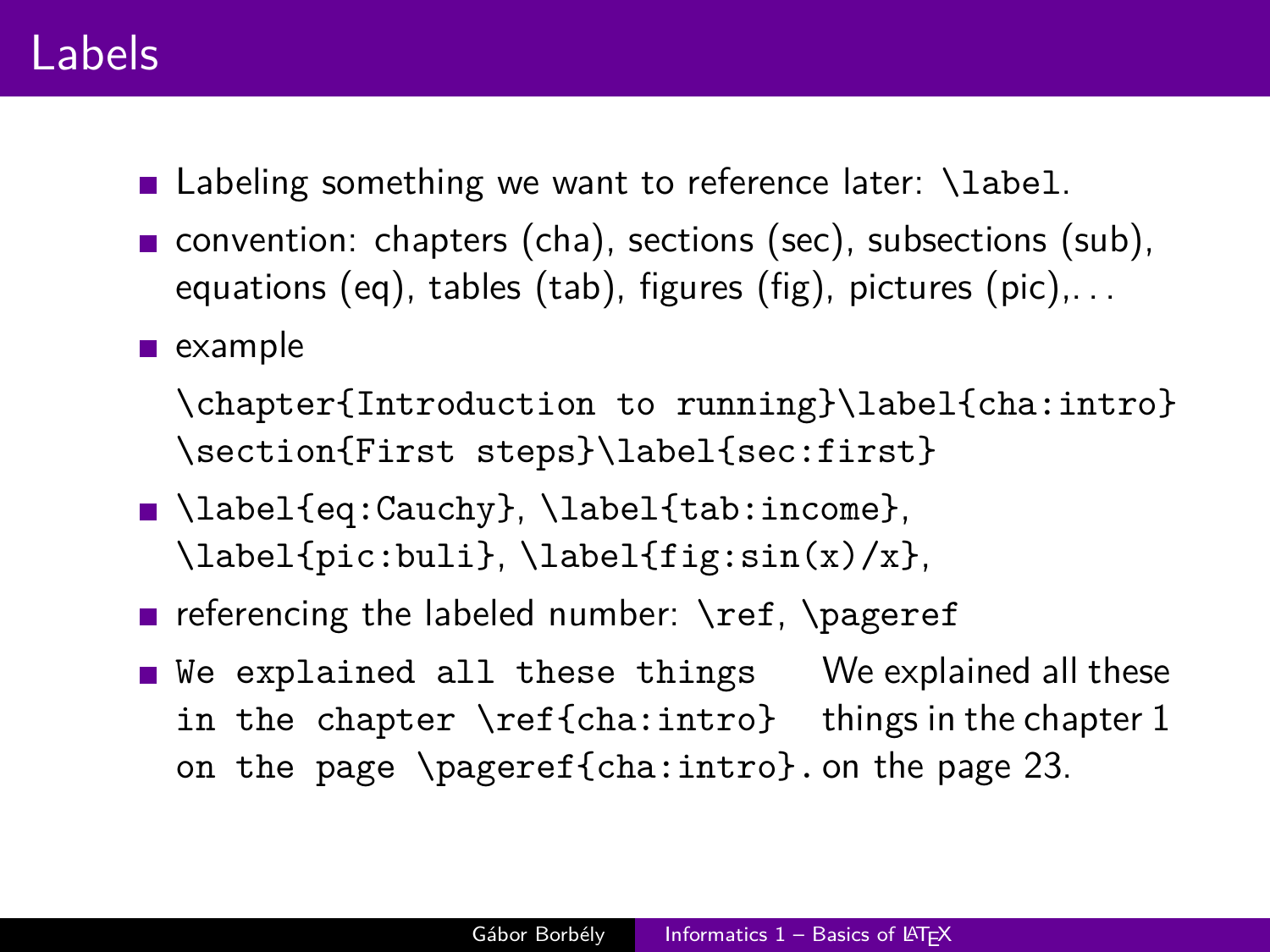## Notes, footnotes

Footnote<sup>1</sup> is referenced here.

Footnote\footnote{footnote} is referenced here.

 $\blacksquare$  Margin note (in books – not here):

Margin note\marginpar{margin note} is placed on the margin.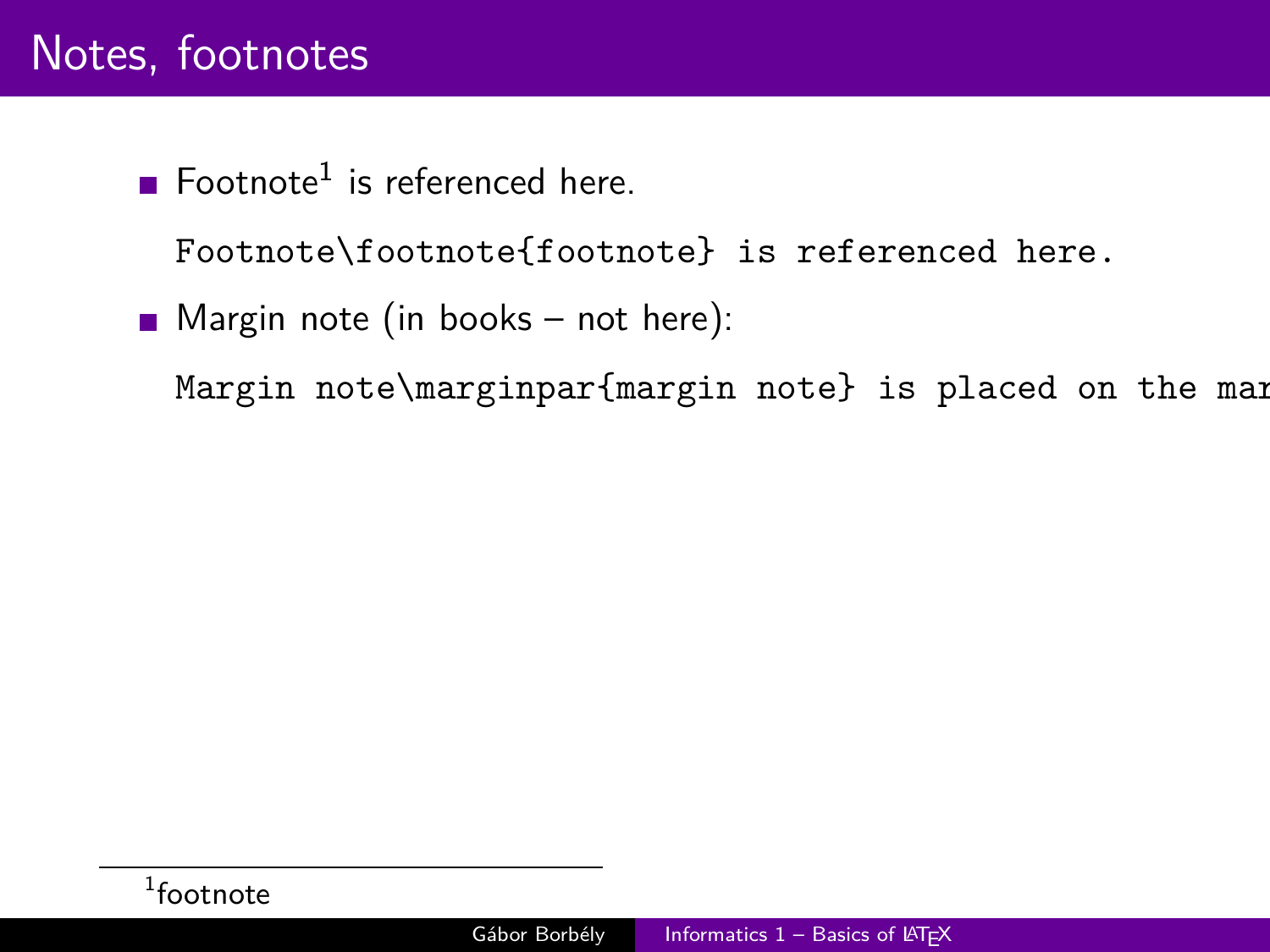## Table of contents

- Table of contents: \tableofcontents, list of figures: \listoffigures, list of tables: \listoftables
- Influencing the depth of the table of contents: \setcounter{tocdepth}{4}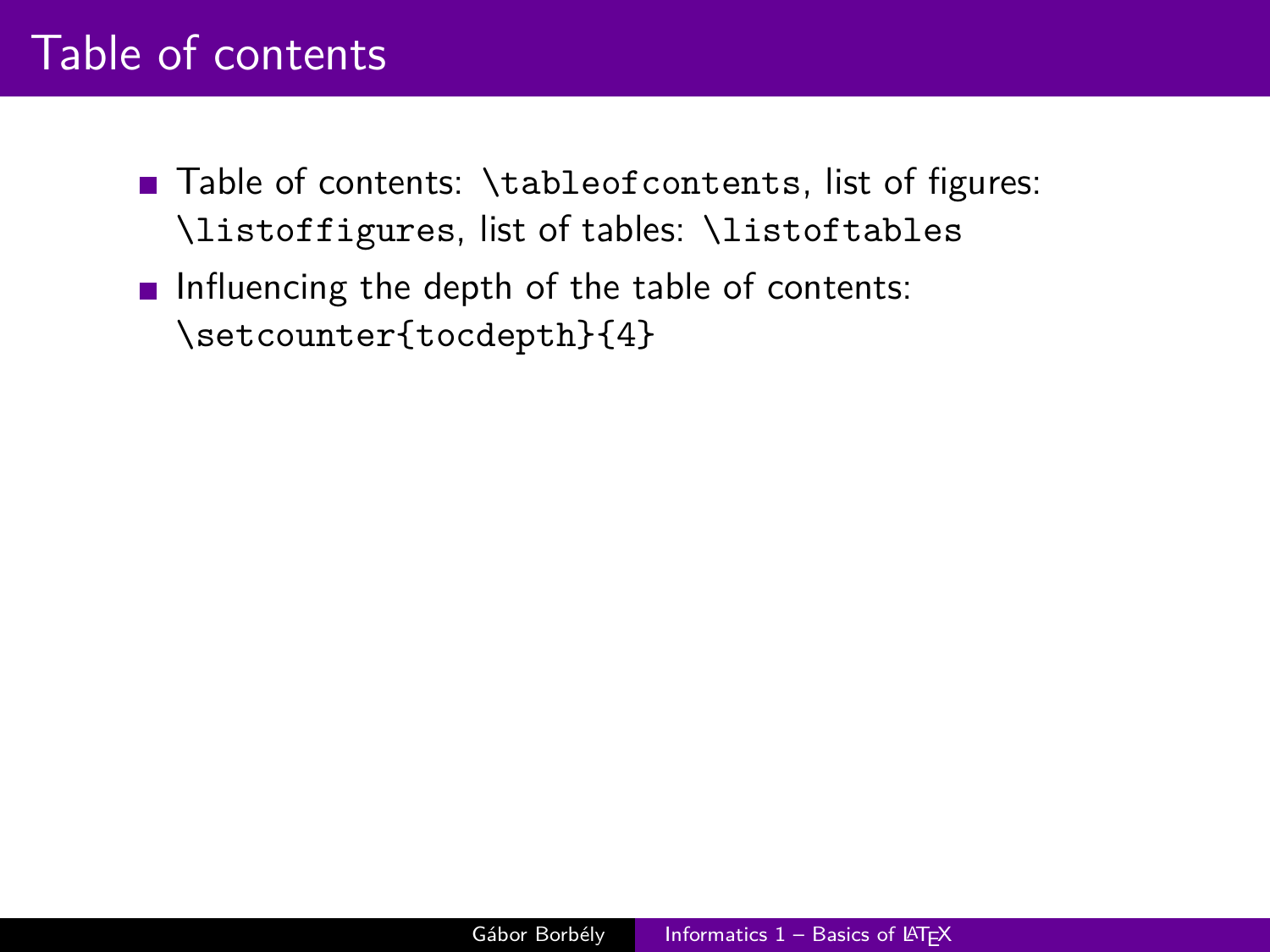# **Bibliography**

Bibliography in a presentation:

- F Donald E. Knuth, The T<sub>F</sub>Xbook, Addison-Wesley, Reading, 1984.
- F. Leslie Lamport, LATEX A Document Preparation System, 2nd ed. Addison-Wesley, 1994.

The same in an article starts with the generated [1], [2] labels:

```
\begin{thebibliography}{9}
\bibitem{textbook} Donald E. Knuth, \textit{The \TeX book},
 Addison-Wesley, Reading, 1984.
\bibitem{latexbook} Leslie Lamport, \textit{\LaTeX\ A Document
 Preparation System}, 2nd ed. Addison-Wesley, 1994.
\end{thebibliography}
```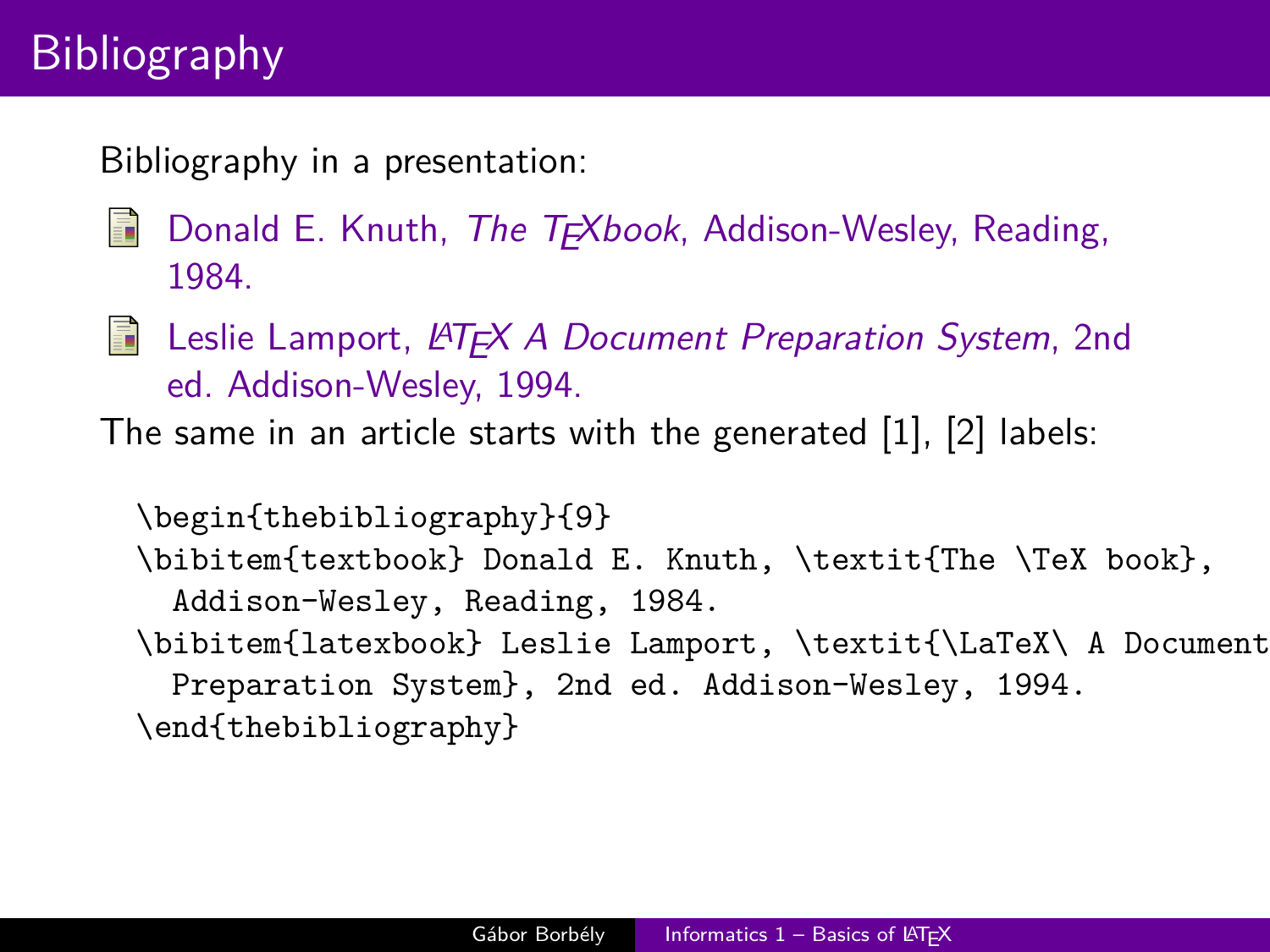# **BIBT<sub>F</sub>X**

```
\documentclass{article}
\begin{document}
  The book \cite{book}, and the \cite{art}.
  \bibliography{mybib}
  \bibliographystyle{plain}
\end{document}
```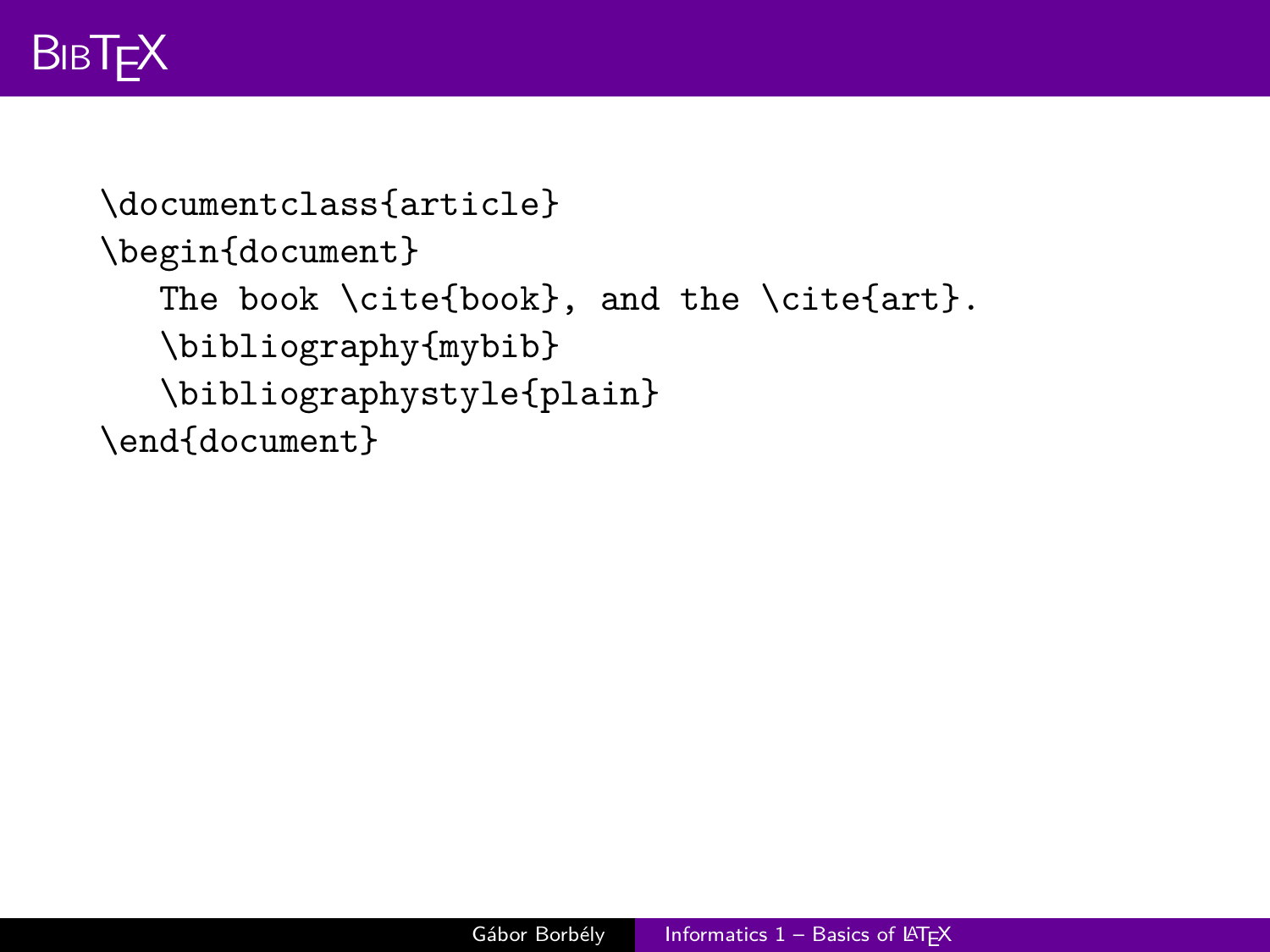# BibT<sub>F</sub>X 2.

The contents of the mybib.bib file:

```
@article{art,
   author = \{\text{Almond}, W. E. \text{and Biggs}, A. D. \},title = {Title of article},
   year = {1983}.journal = {Journal of Something},
  volume = \{10\}.
  number = {2}.
  pages = {347--359}}
@book{book,
  author = "Joe Smith and Tom Johns",
  title = "Title of the book",
  publisher = "Nice books",
 year = 2010,}
```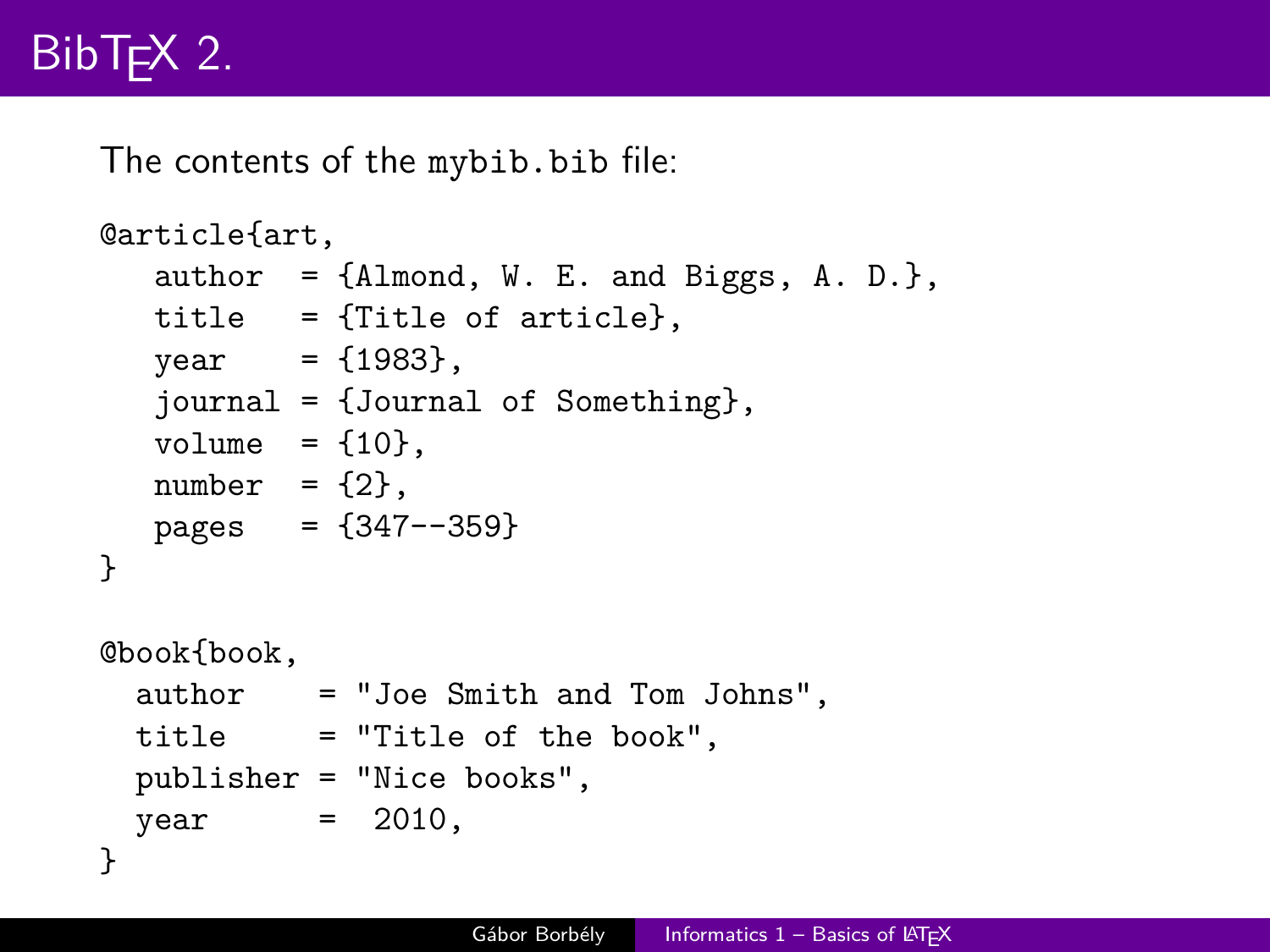## Embedding pictures

- The package required:  $\Box$  The package  $\{graphicx\}$
- $\blacksquare$  To embed a picture \includegraphics{file.jpg} (PDF, PNG, JPG formats). This embeds the picture like a

"character". Like here:

**Pictures should usually be handled as a floating object, for this** we can use the figure environment. The optional parameters control the placement: h (here), t (top), b (bottom), p (page – separate page), ! (force it to use this placement).

\begin{figure}[!h]

\centering %%% to center the figure vertically

\includegraphics{picture.jpg}

\caption{Description}

\label{pic:first}

\end{figure}

**Iomoral Inside the figure environment we need a (** $\cap$  **Caption**) to have a caption, and if we want to reference it:  $(\lambda_{\text{label}})$ .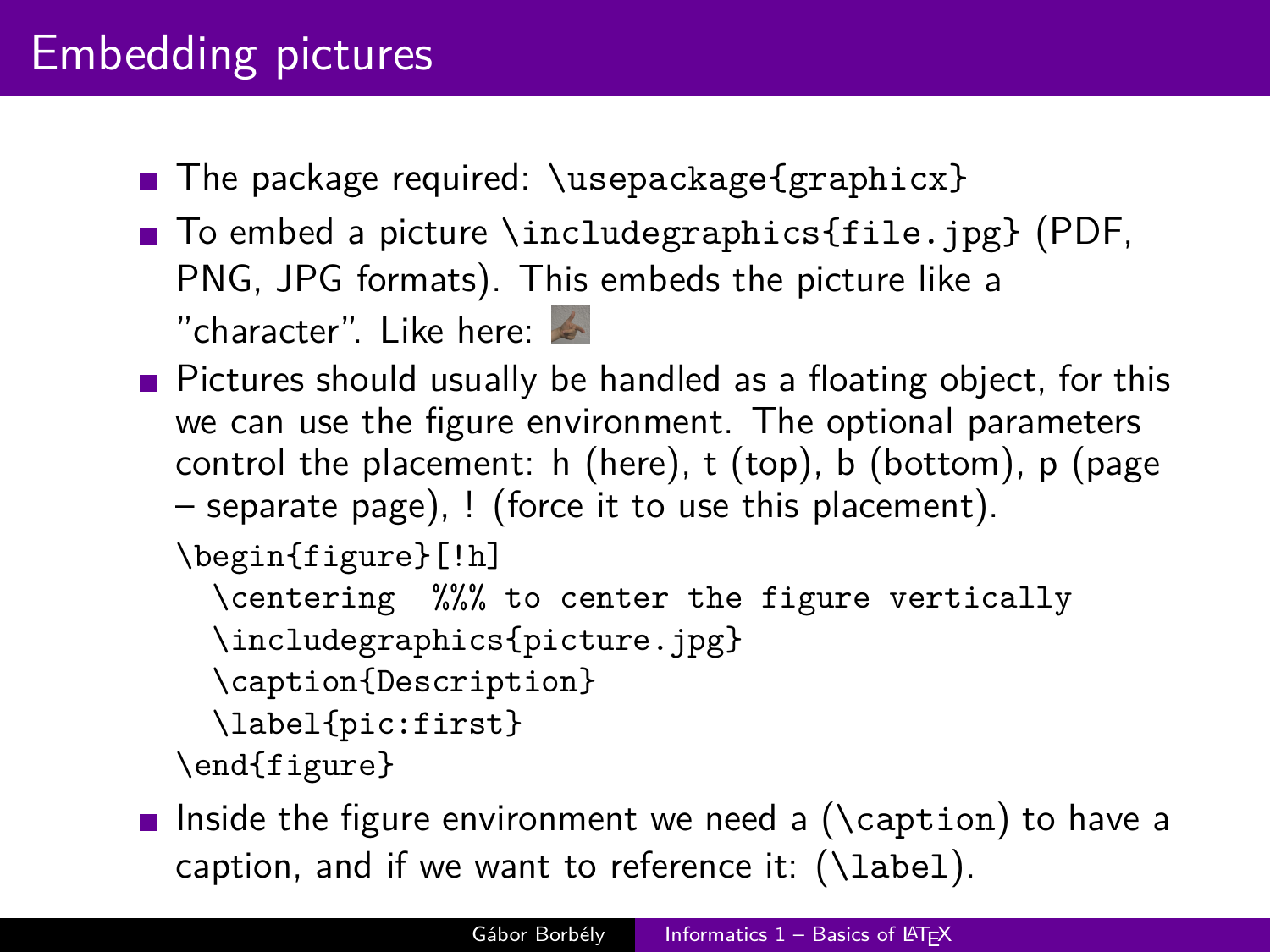## Drawing pictures – TikZ

You can create basic pictures with the \begin{picture} environment of LAT<sub>EX</sub> or the more complex TikZ package, or external programs. An example of TikZ:

```
\begin{tikzpicture}[scale=.8]
 \draw[gray, very thin] (-2.2, -2.2) grid (2.2, 2.2);
 \draw (0,0) circle (1) node[below left] {$O$};
 \draw[fill=green!40] (-1,1) ellipse (1 and .5);
 \d{raw[very thick, ->]} (0,0) -- (1,1)node[above,fill=white] {$\mathbf a$};
 \draw[fill=blue] (-1.5,-2) rectangle (-1,-.5);
 \d{raw[thick] (1,0) -- +(-30:1)}arc(-30:-90:1) -- cycle;
```
\end{tikzpicture}

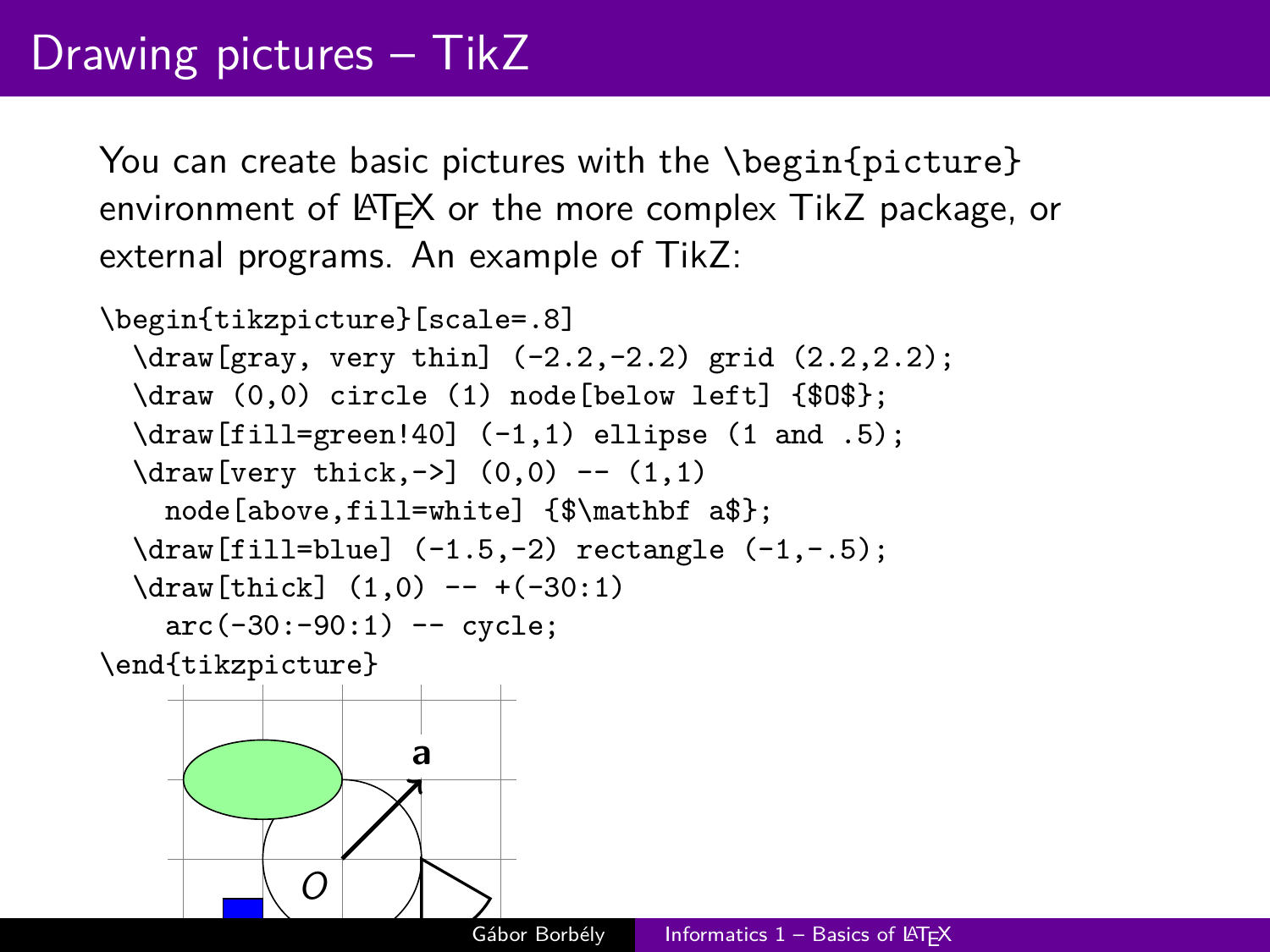### Classic table

| Shopping |                | Cost  |
|----------|----------------|-------|
| What     | Where          |       |
| Apple    | Market         | 200   |
| Tomatoes | Fruit market   | 300   |
| Chair    | Furniture shop | 13000 |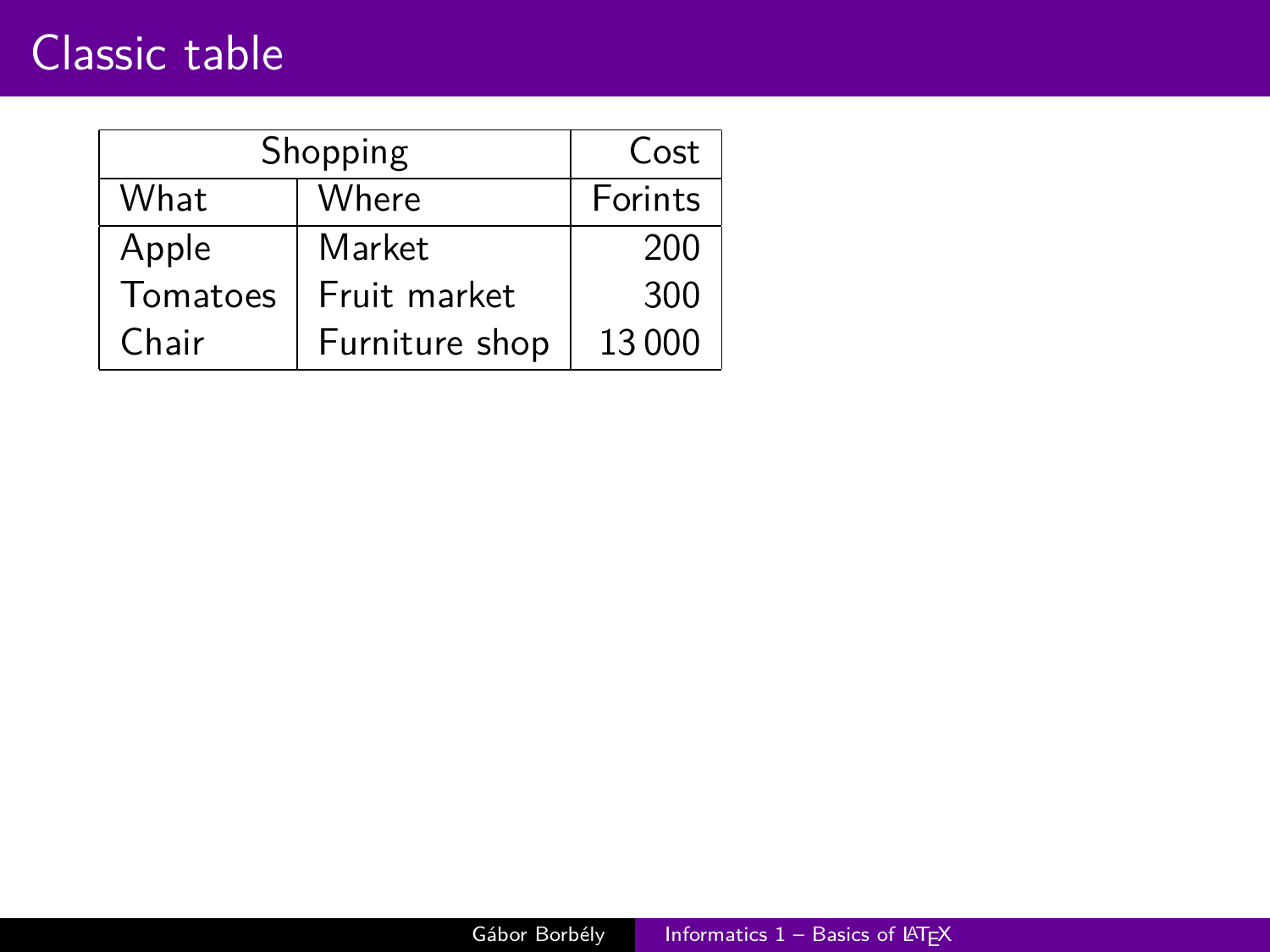```
\begin{tabular}{|l|l|r|}
\hline
 \multicolumn{2}{|c}{Shopping} & \multicolumn{1}{|r|}{Cost
\cline{1-2}\cline{3-3}
 What & Where & Forints \\
\hline
 Apple & Market & 200 \\
 Tomatoes & Fruit market & 300 \\
 Chair & Furniture shop & 13\,000 \\
\hline
```
\end{tabular}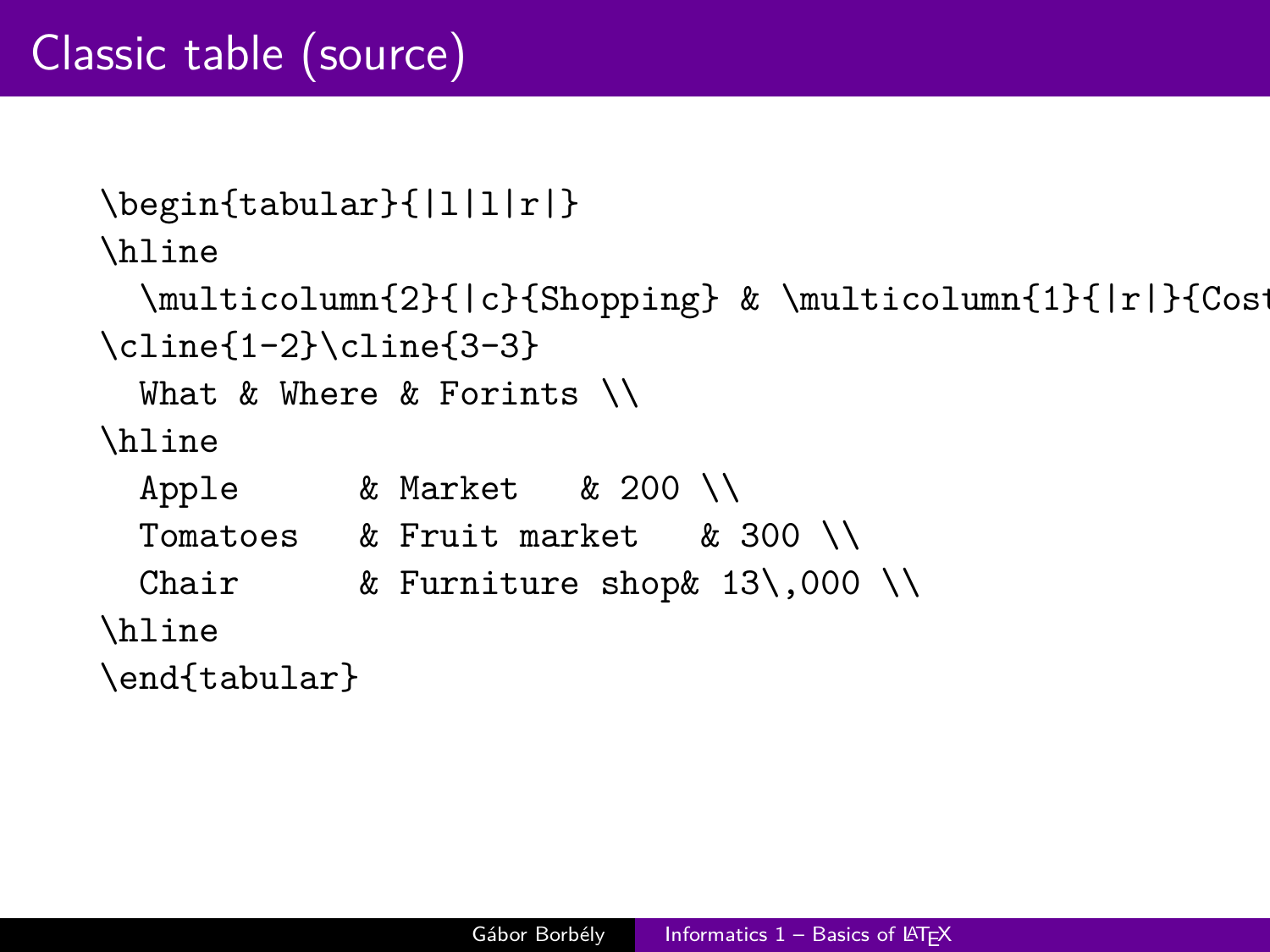# Nice looking table

|          | Shopping       | Cost    |
|----------|----------------|---------|
| What     | Where          | Forints |
| Apple    | Market         | 200     |
| Tomatoes | Fruit market   | 300     |
| Chair    | Furniture shop | 13000   |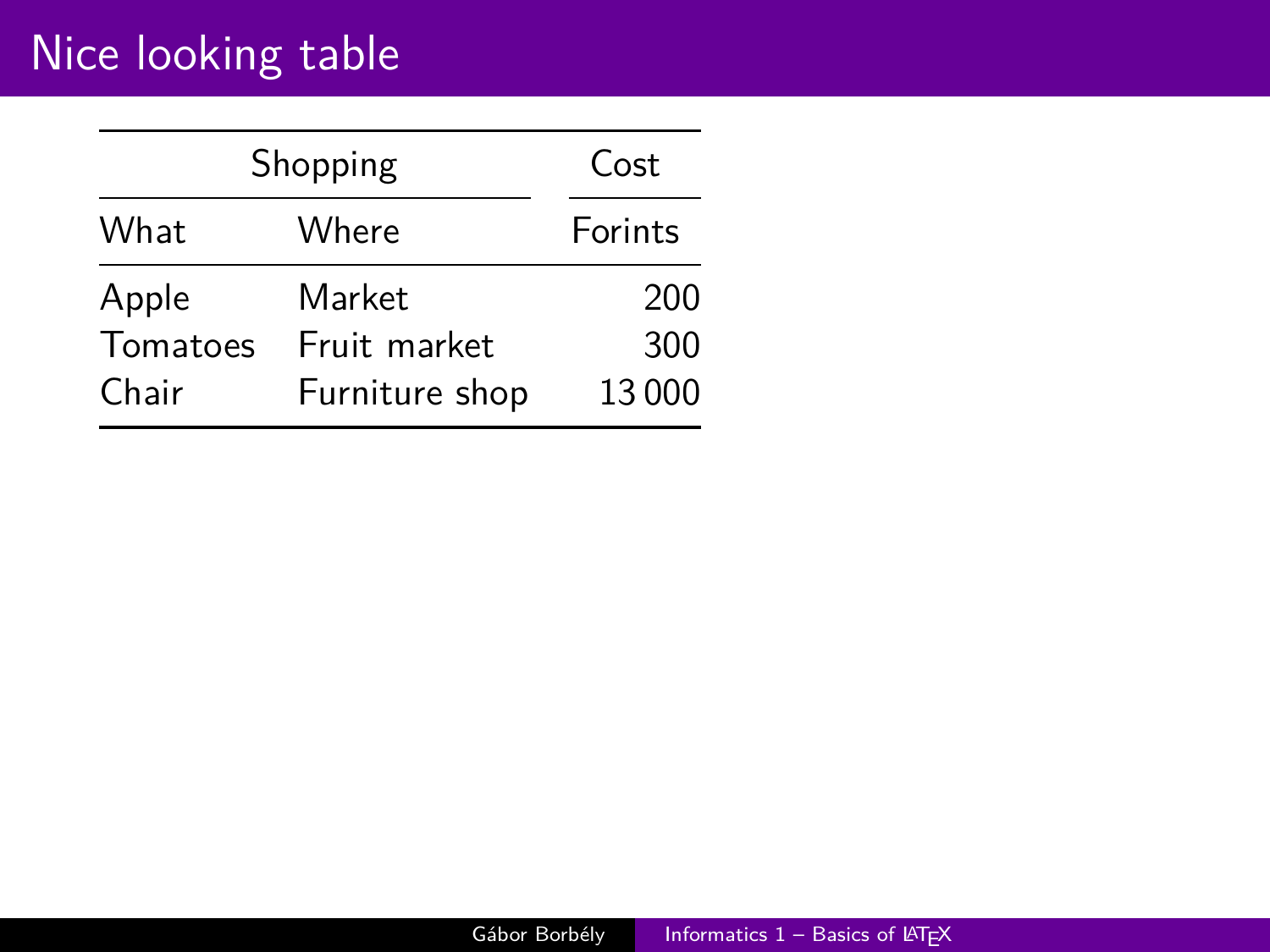```
\begin{tabular}{@{}llr@{}}
\toprule
  \multicolumn{2}{c}{Shopping} & \multicolumn{1}{c}{Cost} \
\{\text{cr}(r)\{1-2\}\}\cmidrule(l){3-3}
  What & Where & \multicolumn{1}{c}{Forints} \\
\midrule
  Apple & Market \begin{array}{c} \n\text{k 200} \n\end{array}Tomatoes & Fruit market & 300 \\
  Chair & Furniture shop & 13\,000 \\
\bottomrule
\end{tabular}
```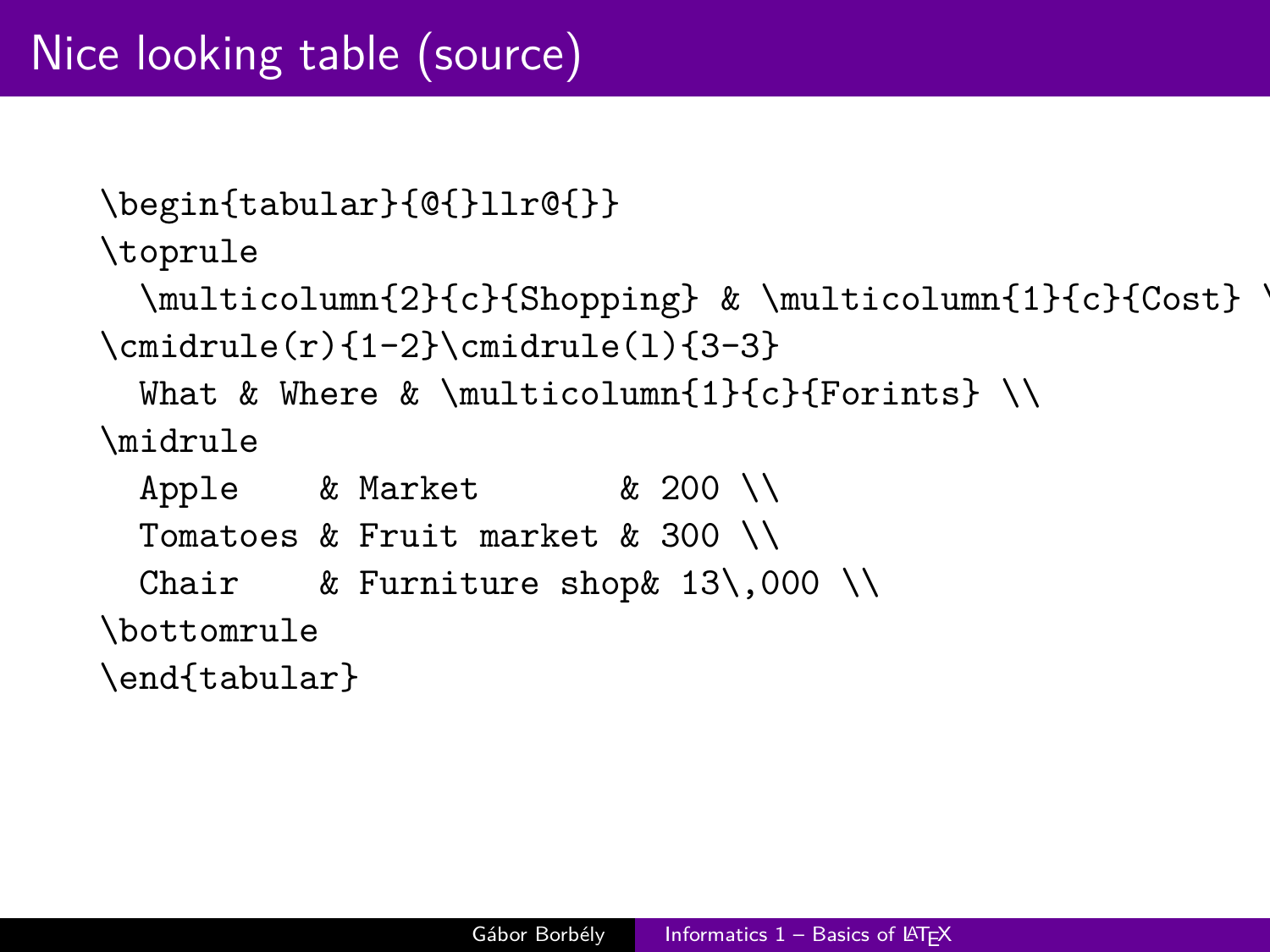#### Multirow cells

| Text<br>here | First line<br>second line<br>third line<br>fourth line | Text<br>here<br>now | end of first line<br>second line<br>third line<br>fourth line |
|--------------|--------------------------------------------------------|---------------------|---------------------------------------------------------------|
|--------------|--------------------------------------------------------|---------------------|---------------------------------------------------------------|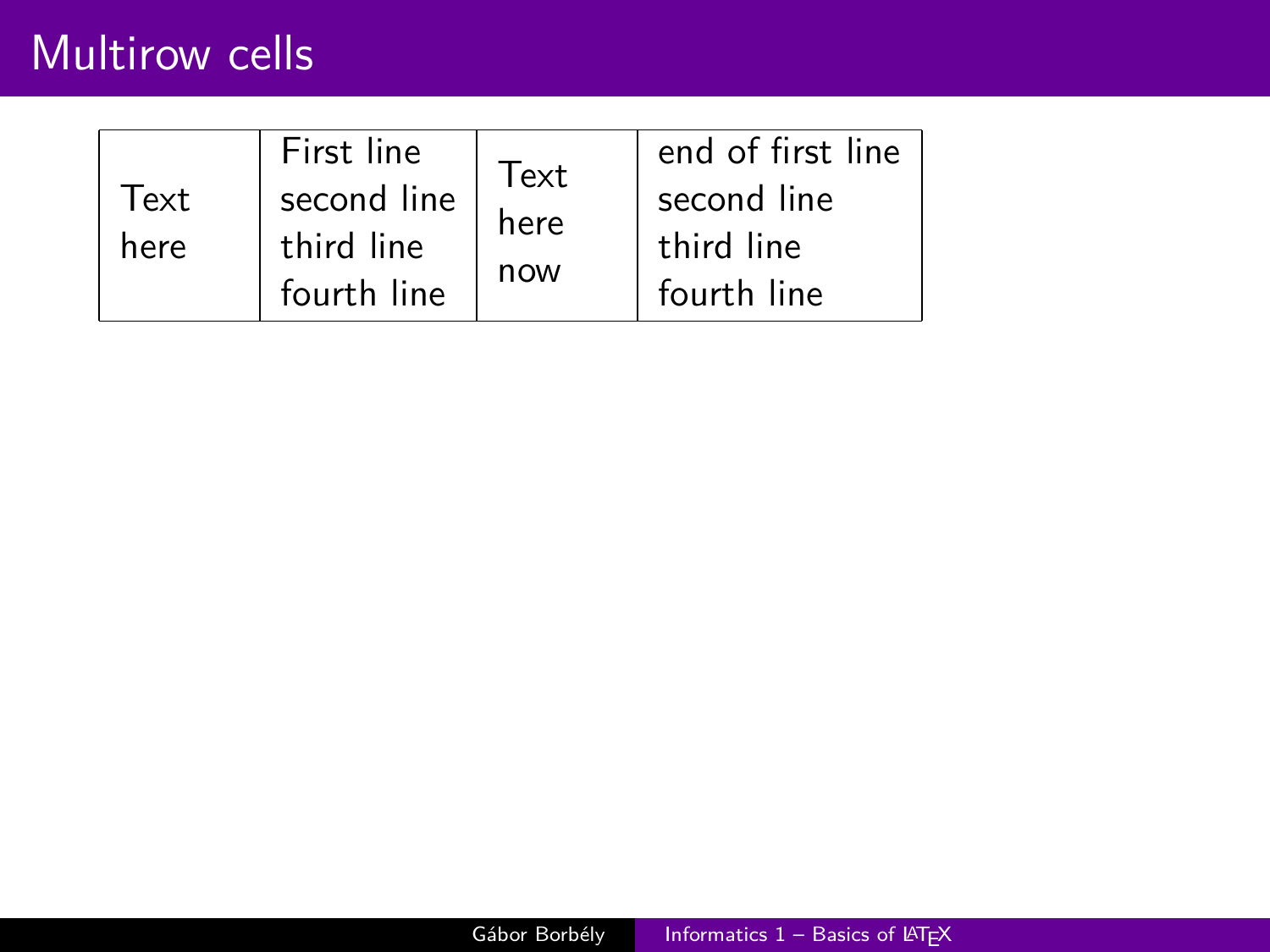```
\begin{tabular}{|l|l|l|l|}
```
\hline

\multirow{4}{12mm}{Text here} & First line &

- \multirow{4}{12mm}{Text here now} & end of first line \\
- & second line & & second line \\
- & third line & & third line \\
- & fourth line & & fourth line \\\hline

\end{tabular}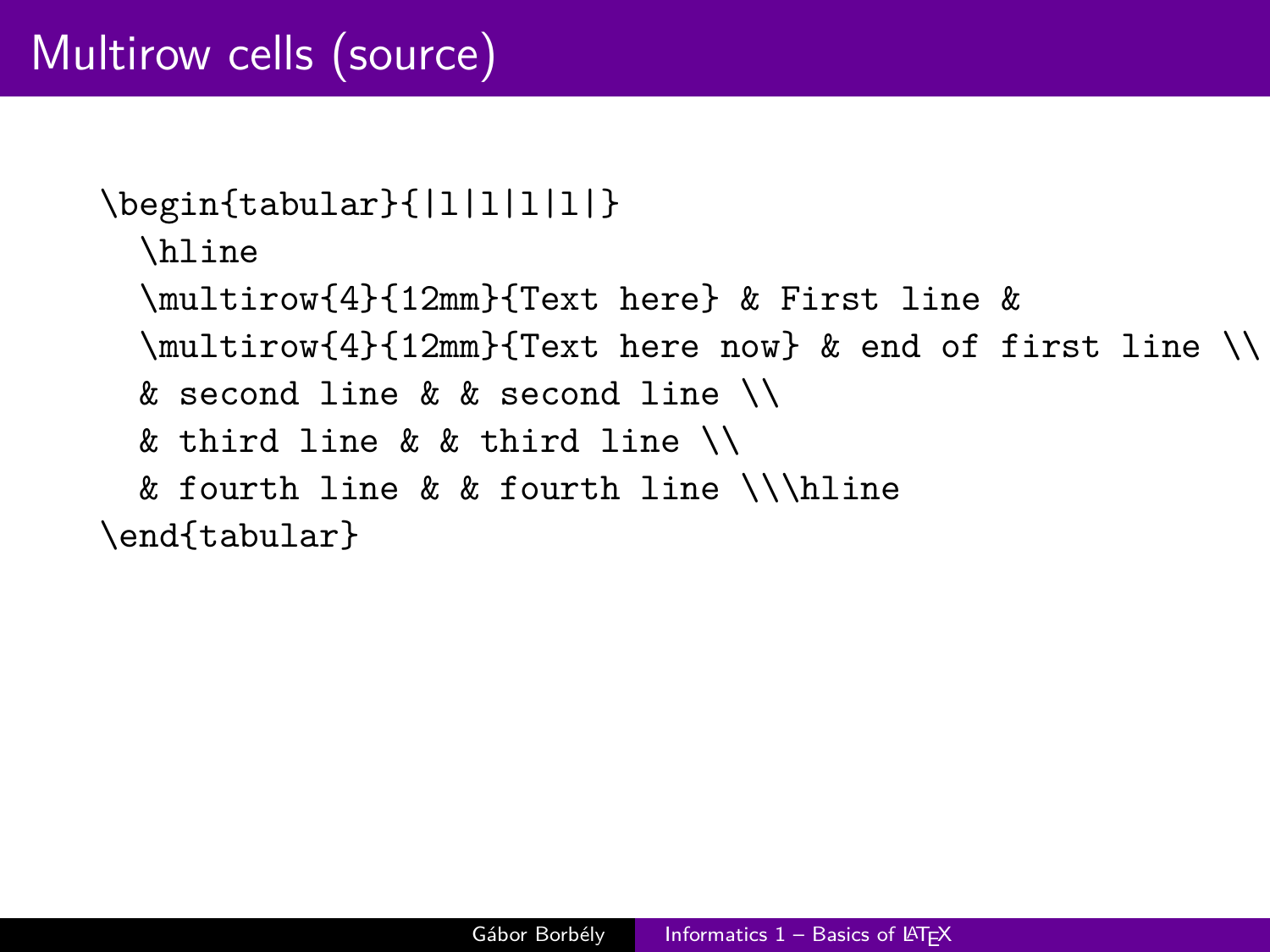| Text<br>here | First line<br>second line<br>third line<br>fourth line | Text<br>here<br>now | end of first line<br>second line<br>third line<br>fourth line |
|--------------|--------------------------------------------------------|---------------------|---------------------------------------------------------------|
|--------------|--------------------------------------------------------|---------------------|---------------------------------------------------------------|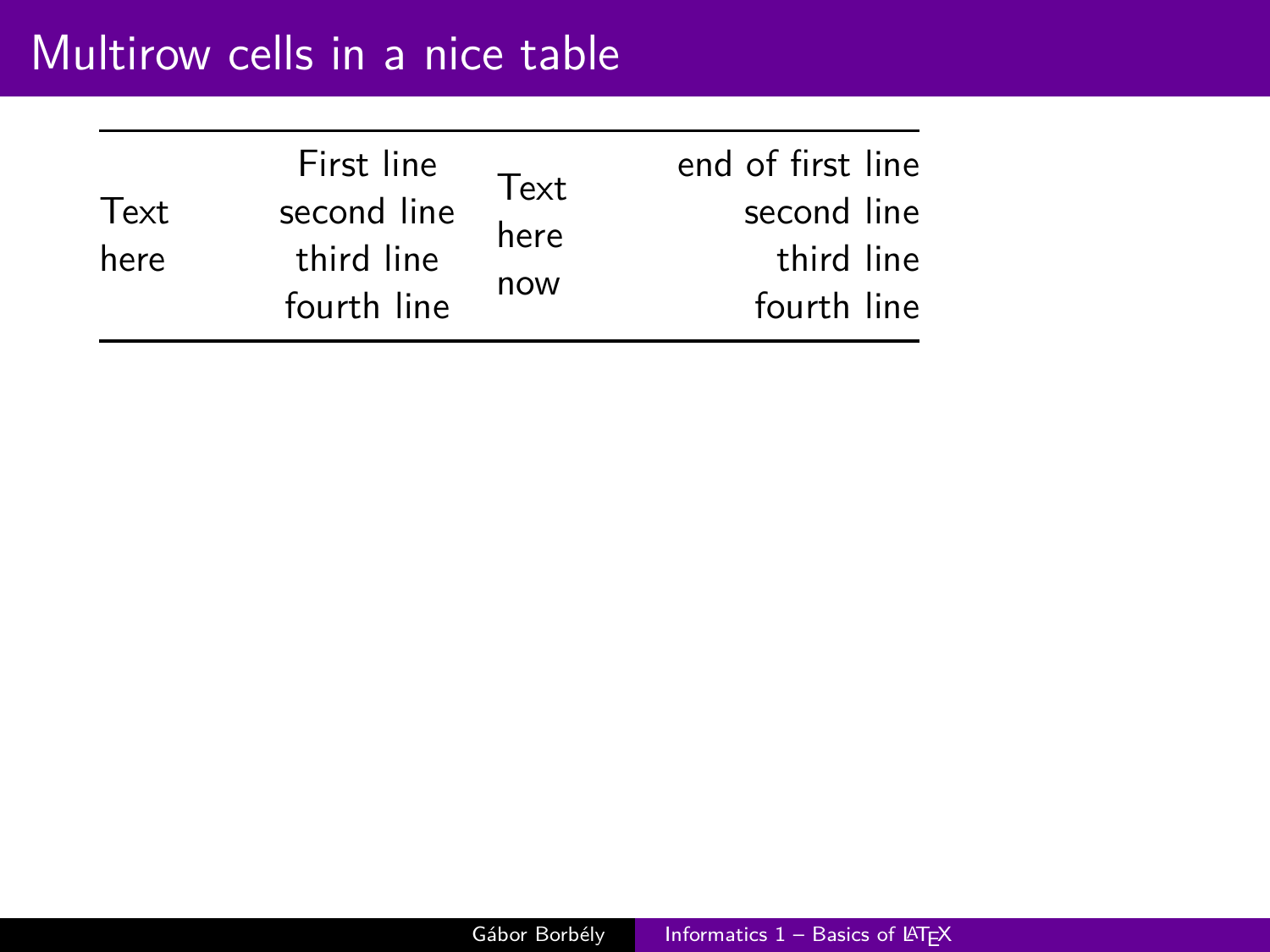```
\begin{tabular}{@{}lccr@{}}
```
\toprule

\multirow{4}{14mm}{Text here} & First line &

- \multirow{4}{14mm}{Text here now} & end of first line \\
- & second line & & second line \\
- & third line & & third line \\
- & fourth line & & fourth line \\\bottomrule

\end{tabular}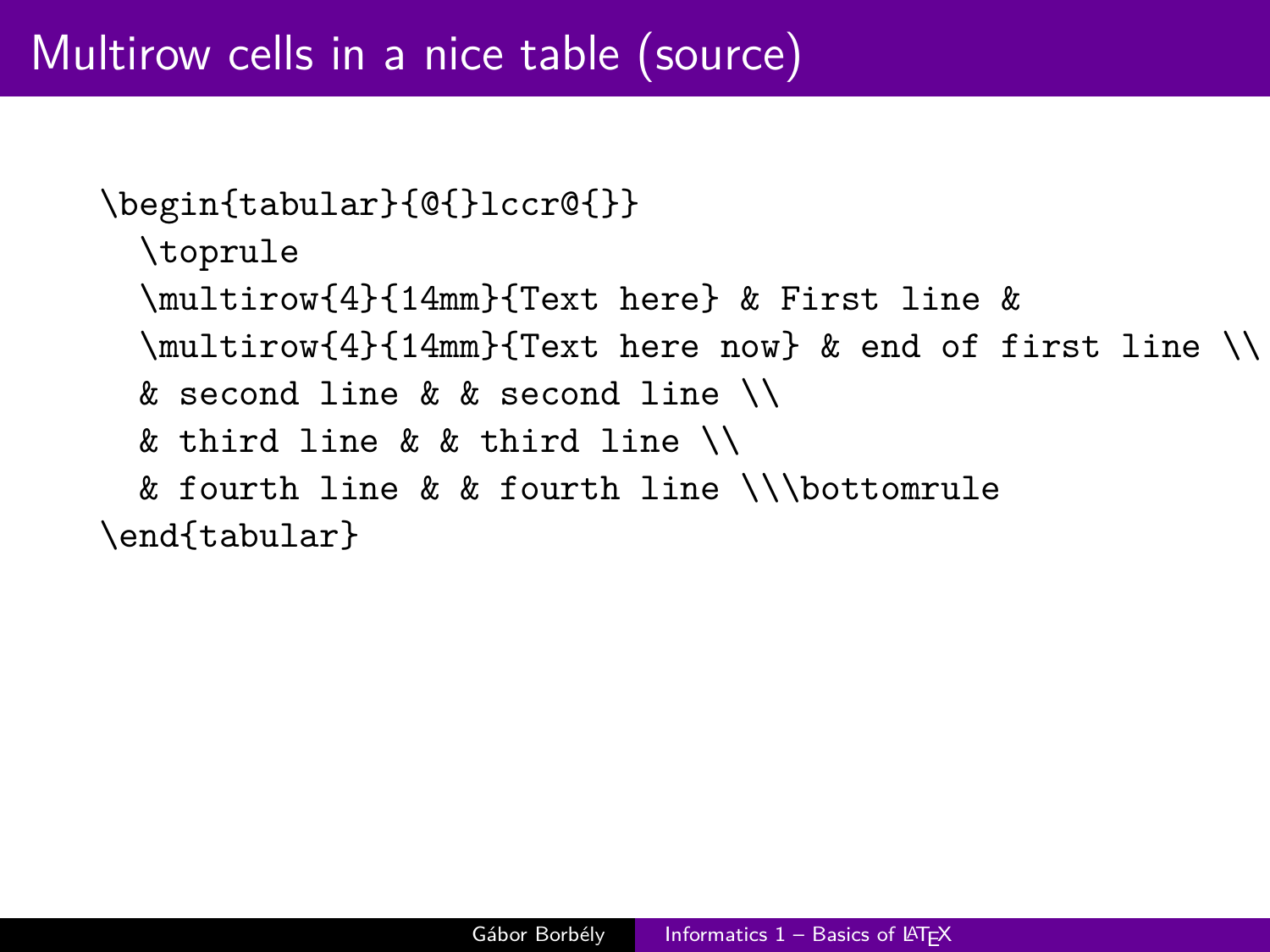```
\begin{table}[!h]
\caption{title of the table}\label{tab:1}
 \begin{center}
   \begin{tabular}{@{}llr@{}}
    \toprule
       \multicolumn{2}{c}{Shopping} & \multicolumn{1}{c}{Cost} \\
     \mathrm{cmin}{1-2}\mathrm{cmin}{3-3}
      What & Where & \multicolumn{1}{c}{Forints} \\
     \midrule
      Apple & Market \& 200 \\
      Tomatoes k Fruit market k 300 \\
      Chair & Furniture shop & 13\,000 \\
     \bottomrule
    \end{tabular}
 \end{center}
\end{table}
```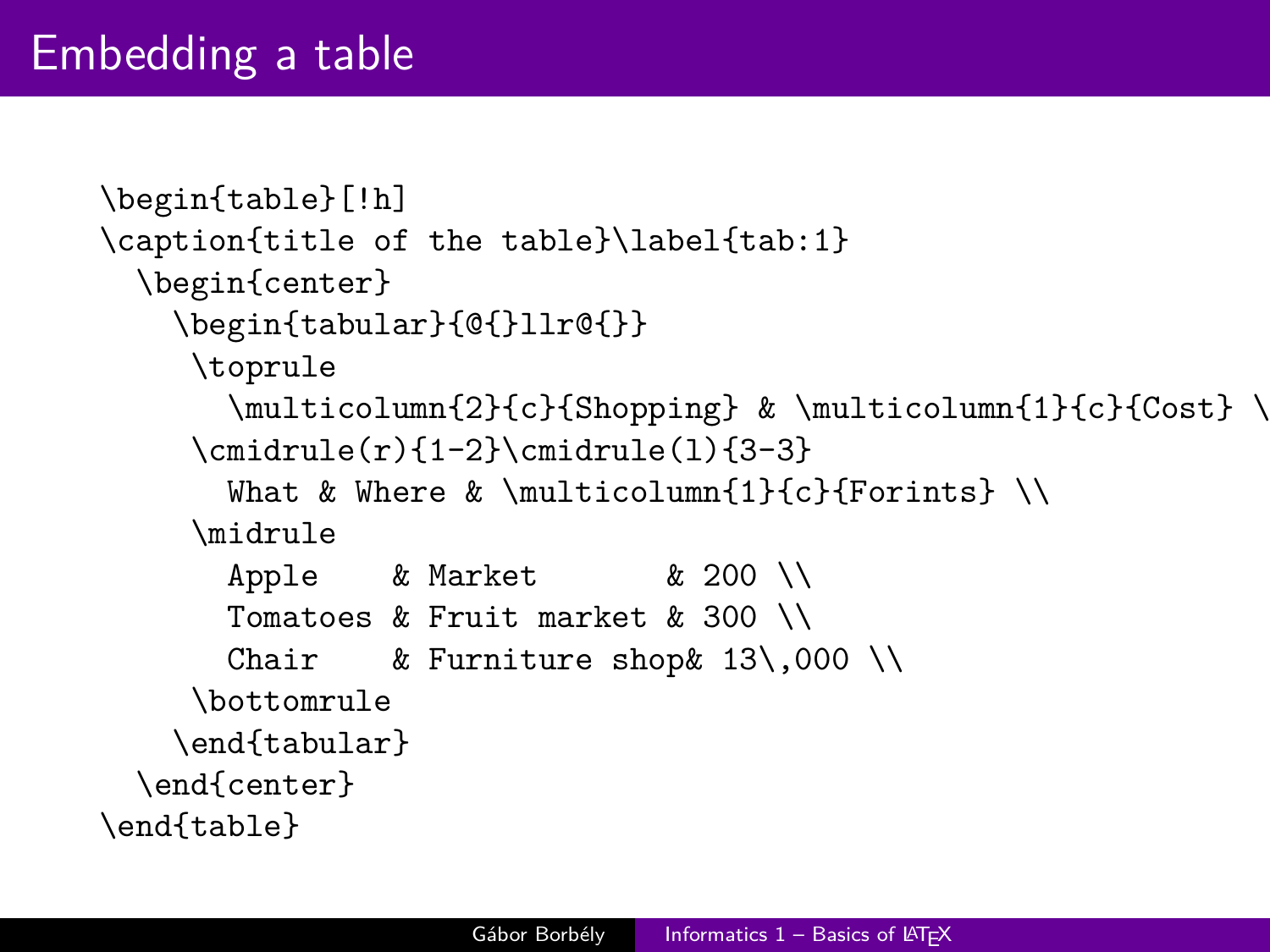### **Questions**

- What does the pdftex and the pdflatex shell command do? (What is the input and the output?)
- What are the rules of using whitespaces (space, tab, newline) in the source?
- What is the first command of a  $\biguplus K$  Next example  $\biguplus \mathcal{C}$ . what is the preamble?
- What are some important document classes?
- What are the 10 special characters and what is their meaning?
- $\blacksquare$  How do we write unbreakable spaces in LAT<sub>E</sub>X-ben, a comment, how do we reference the third argument of a macro definition?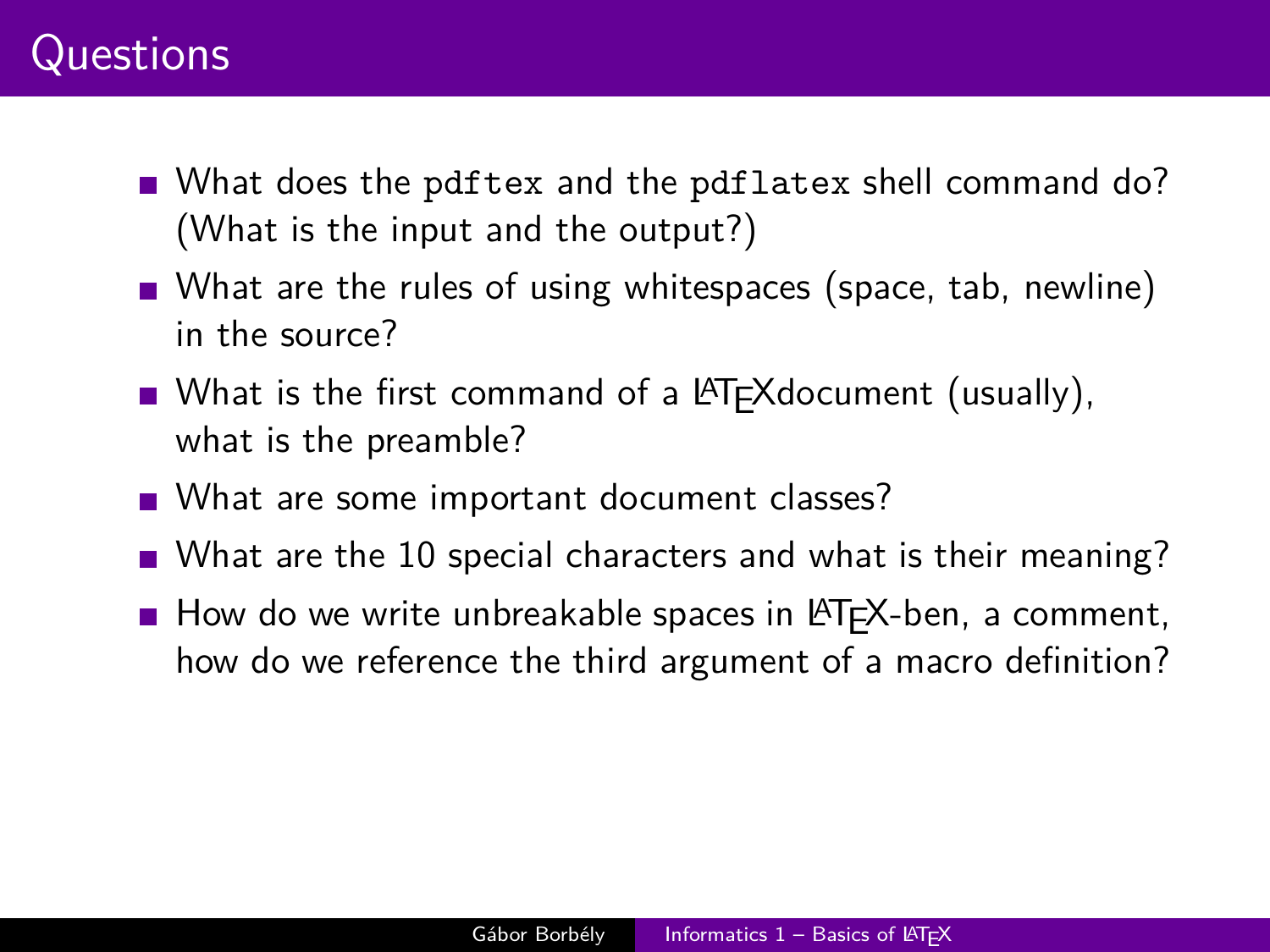### Questions 2

- What is the meaning of the \usepackage[utf8] {inputenc} command?
- What is the meaning of the \usepackage  $[T1]$  {fontenc} command?
- What is the meaning of the \setcounter{secnumdepth}{2}, and the \setcounter{tocdepth}{2} command?
- How do we label a subsection so we can reference its number later?
- How do we write a footnote?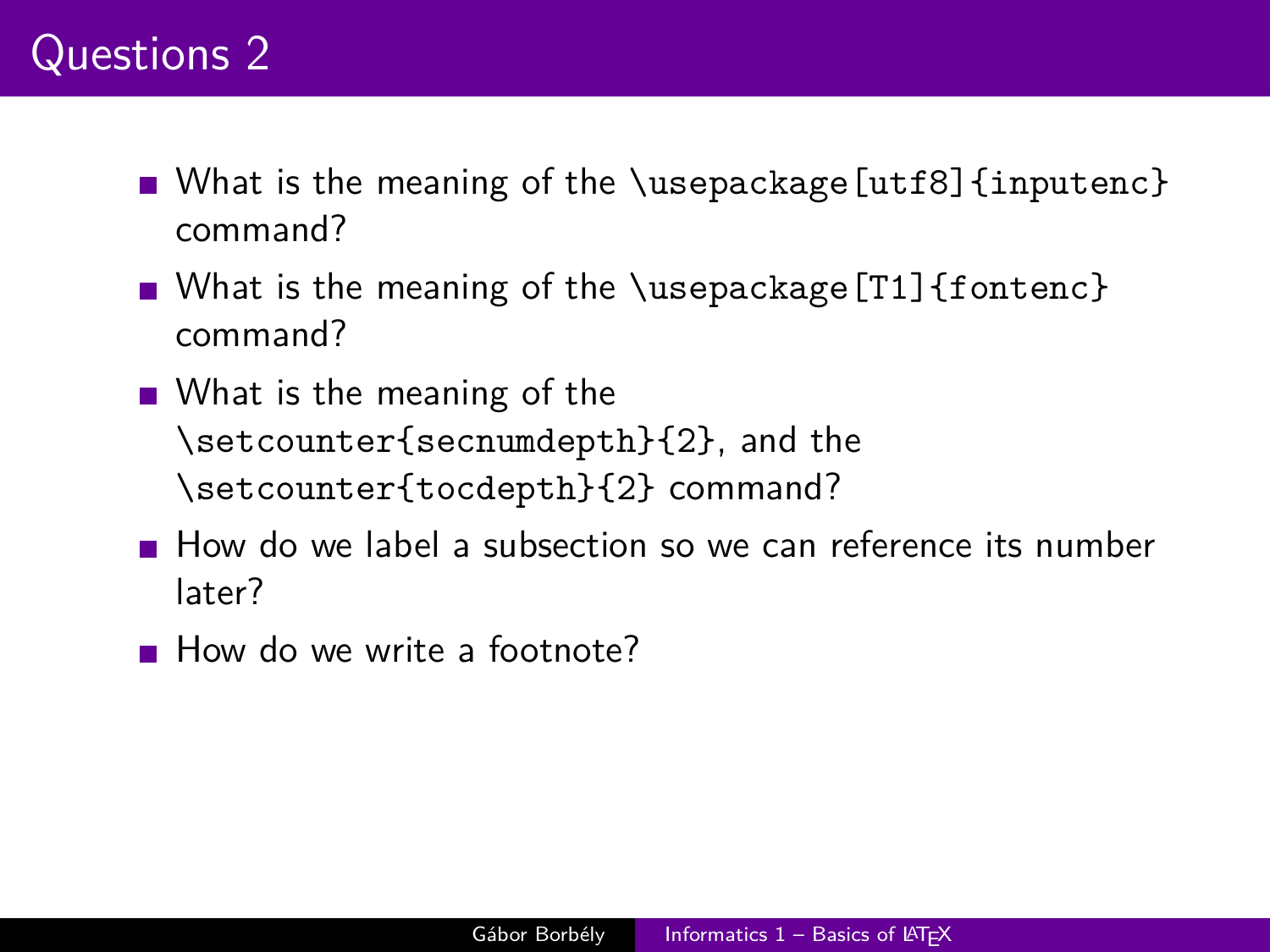### Questions 3

- **Nhat does \tableofcontents, \listoffigures and** \listoftables do?
- What does the \begin{thebibliography}{9} command do, what is that 9?
- What are floating objects? Which environment defines a floating object?
- How do we embed a picture in LAT<sub>F</sub>X? Which file formats are usable?
- How do we resize a picture? Show an example!